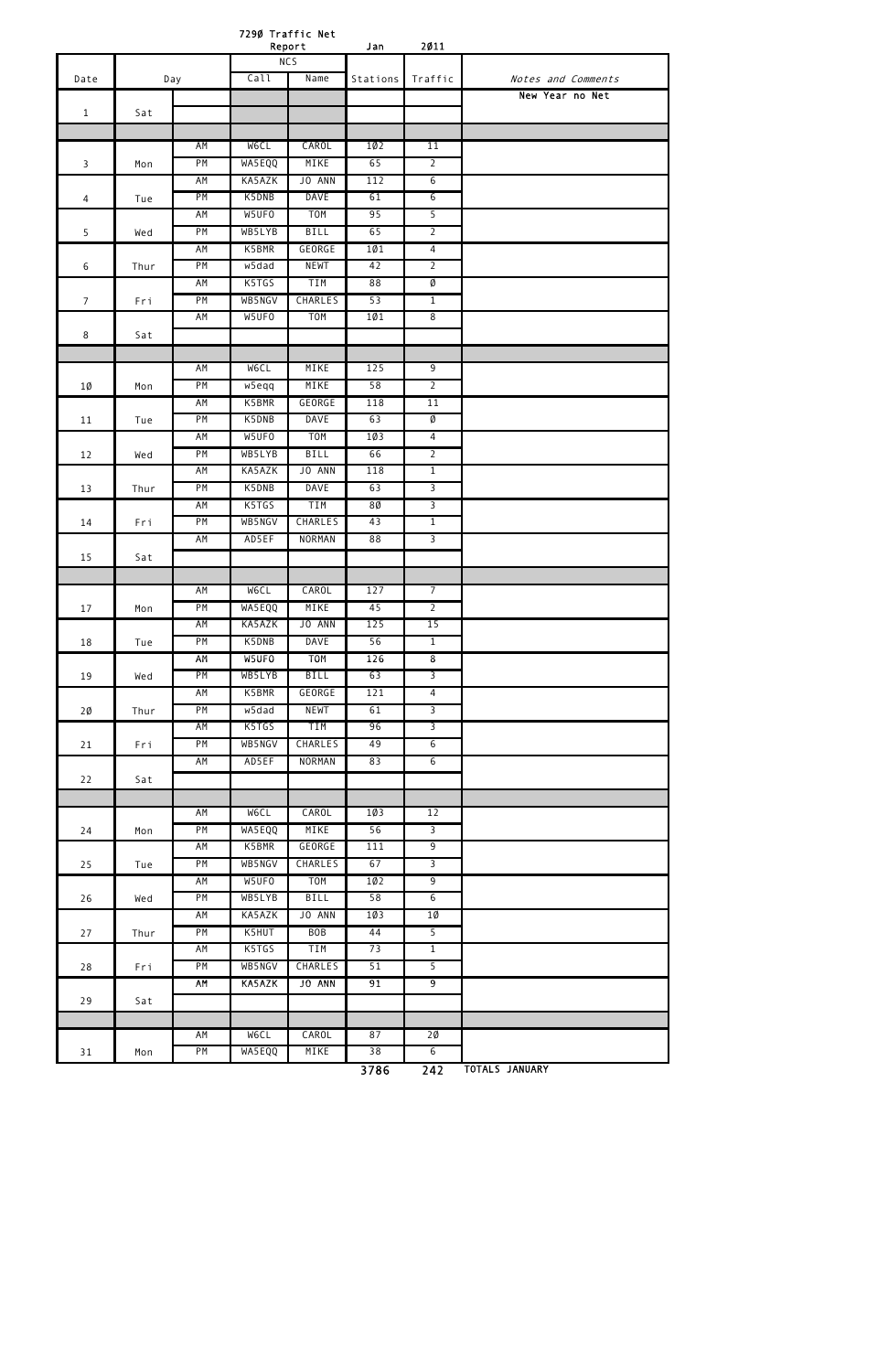|                         |      |           |                   | Monthly Totals       | FEB                                                         |                                  |                    |
|-------------------------|------|-----------|-------------------|----------------------|-------------------------------------------------------------|----------------------------------|--------------------|
|                         |      |           |                   | NC <sub>5</sub>      |                                                             |                                  |                    |
| Date                    |      | Day       | Call              | Name                 | Stations                                                    | Traffic                          | Notes and Comments |
|                         |      | AM        | KA5AZK            | JO ANN               | 113                                                         | 14                               |                    |
| $\mathbf{1}$            | Tue  | PM        | K5VY              | GARLAND              | 83                                                          | $\overline{3}$                   |                    |
|                         |      | AM        | W5UF0             | <b>TOM</b>           | 128                                                         | 5                                |                    |
| $\overline{2}$          | Wed  | PM        | KA5AZK            | JO ANN               | 82                                                          | $\overline{1}$                   |                    |
|                         |      | AM        | K5BMR             | GEORGE               | 119                                                         | 14                               |                    |
| $\overline{\mathbf{3}}$ | Thur | PM        | W5DAD             | <b>NEWT</b>          | 58                                                          | $\overline{2}$                   |                    |
|                         |      | AM        | KØTIA             | GARRY                | 131                                                         | 6                                |                    |
| 4                       | Fri  | PM        | WB5NGV            | <b>CHARLES</b>       | 7Ø                                                          | $\overline{2}$                   |                    |
|                         |      | AM        | KA5AZK            | JO ANN               | 108                                                         | $\overline{1}$                   |                    |
| 5                       | Sat  |           |                   |                      |                                                             |                                  |                    |
|                         |      |           |                   |                      |                                                             |                                  |                    |
|                         |      | AM        | <b>WeCL</b>       | Carol                | 110                                                         | 18                               |                    |
| $\overline{7}$          | Mon  | PM        | KA5AZK            | JO ANN               | 63                                                          | $\overline{4}$                   |                    |
|                         |      | AM        | KA5AZK            | JO ANN               | 113                                                         | 17                               |                    |
| 8                       | Tue  | PM        | K5DNB             | <b>DAVE</b>          | 56                                                          | $\overline{2}$                   |                    |
|                         |      | <b>AM</b> | W5UF0             | <b>TOM</b>           | 121                                                         | 15                               |                    |
| 9                       | Wed  | PM        | wb5lyb            | Bill                 | 86                                                          | $6\overline{6}$                  |                    |
|                         |      | AM        | K5BMR             | GEORGE               | 117                                                         | $\overline{9}$                   |                    |
| $1\emptyset$            | Thur | PM        | KCØM              | LARRY                | 66                                                          | $\overline{2}$                   |                    |
|                         |      | AM        | K5TGS             | Tim                  | 113                                                         | $\overline{9}$                   |                    |
| 11                      | Fri  | PM        | WB5NGV            | <b>CHARLES</b>       | 59                                                          | $\overline{2}$                   |                    |
|                         |      | AM        | AD5EF             | MIKE                 | 93                                                          | $\overline{1}$                   |                    |
| 12                      | Sat  |           |                   |                      |                                                             |                                  |                    |
|                         |      |           |                   |                      |                                                             |                                  |                    |
|                         |      | AM        | KØTIA             | GARRY                | 10 <sub>3</sub>                                             | $6\overline{6}$                  |                    |
| 14                      | Mon  | PM        | WA5EQQ            | MIKE                 | 45                                                          | $\mathbf 1$                      |                    |
|                         |      | AM        | KA5AZK            | JO ANN               | 10 <sub>3</sub>                                             | 14                               |                    |
| 15                      | Tue  | PM        | W <sub>5</sub> ZH | <b>BILL</b>          | 69                                                          | $\overline{5}$                   |                    |
|                         |      | AM        | W5UFO             | <b>TOM</b>           | 116                                                         | $6\overline{6}$                  |                    |
| 16                      | Wed  | PM        | WB5LBY            | <b>BILL</b>          | 73                                                          | $\overline{4}$                   |                    |
|                         |      | AM        | K5BMR             | <b>GEORGE</b>        | 108                                                         | 15                               |                    |
| 17                      | Thur | PM        | W5DAD             | <b>NEWT</b>          | 71                                                          | $\overline{4}$                   |                    |
|                         |      | AM        | KA5AZK            | JO ANN               | 112                                                         | $\overline{4}$                   |                    |
| 18                      | Fri  | PM        | WB5NGV            | <b>CHARLES</b>       | 53                                                          | $\overline{2}$                   |                    |
|                         |      | AM        | AD5EM             | NORMAN               | 105                                                         | 6                                |                    |
| 19                      | Sat  |           |                   |                      |                                                             |                                  |                    |
|                         |      |           |                   |                      |                                                             |                                  |                    |
|                         |      | AM        | KA5AZK            | JO ANN               | 116                                                         | $\overline{9}$                   |                    |
| 21                      | Mon  | PM        | WA5EQQ            | MIKE                 | 59                                                          | $\overline{1}$                   |                    |
|                         |      | AM        | <b>MeCL</b>       | CAROL                | 102                                                         | 14                               |                    |
| 22                      | Tue  | PM<br>AM  | K5DNB             | <b>DAVE</b><br>GARRY | 74                                                          | $\overline{4}$<br>$\overline{3}$ |                    |
|                         |      | PM        | KØTIA<br>WB5LYB   | <b>BILL</b>          | 107<br>62                                                   | $\overline{2}$                   |                    |
| 23                      | Wed  | AM        | K5BMR             | <b>GEORGE</b>        | 110                                                         | $6\overline{6}$                  |                    |
|                         |      | PM        | W5DAD             | <b>NEWT</b>          | 58                                                          | $\overline{2}$                   |                    |
| 24                      | Thur | AM        | K5TGS             | Tim                  | 125                                                         | $\overline{9}$                   |                    |
| 25                      | Fri  | PM        | K5DNB             | <b>DAVE</b>          | 61                                                          | $\overline{3}$                   |                    |
|                         |      | AM        | AD5EF             | <b>NORMAN</b>        | 109                                                         | $\overline{3}$                   |                    |
| 26                      | Sat  |           |                   |                      |                                                             |                                  |                    |
|                         |      |           |                   |                      |                                                             |                                  |                    |
|                         |      | AM        | KA5AZK            | JO ANN               | 122                                                         | $\overline{9}$                   |                    |
| 28                      | Mon  | PM        | WA5EQQ            | MIKE                 | 57                                                          | $\overline{3}$                   |                    |
|                         |      |           |                   |                      | $\overline{A}$ $\overline{A}$ $\overline{A}$ $\overline{A}$ | $rac{1}{2}$                      | Totale Cohrusey    |

4009 268 Totals February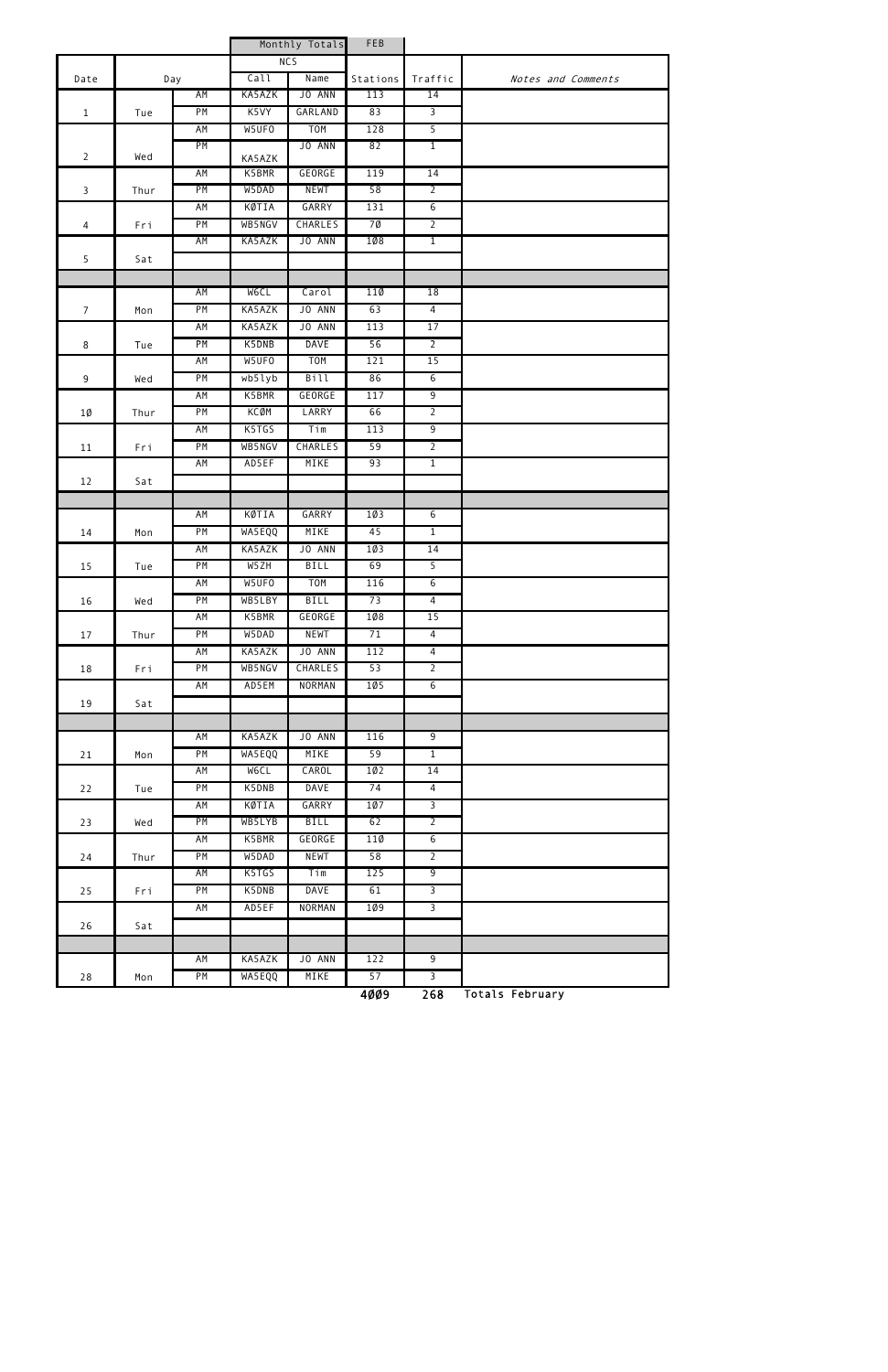|                 |      |     | 7290 Traffic Net<br>Report    |                  | Mar      | 2011            |                    |
|-----------------|------|-----|-------------------------------|------------------|----------|-----------------|--------------------|
|                 |      |     |                               | Monthly Totals   |          |                 |                    |
|                 |      |     |                               | $\overline{NCS}$ |          |                 |                    |
| Date            |      | Day | Call                          | Name             | Stations | Traffic         | Notes and Comments |
|                 |      | AM  | <b>W6CL</b>                   | CAROL            | 105      | 6               |                    |
| $\mathbf{1}$    | Tue  | PM  | KA5AZK                        | JO ANN           | 56       | $\overline{3}$  |                    |
|                 |      | AM  | K5BMR                         | GEORGE           | 117      | 13              |                    |
| $\overline{2}$  | Wed  | PM  | WB5LYB                        | <b>BILL</b>      | 67       | $\overline{3}$  |                    |
|                 |      | AM  | KA5AZK                        | JO ANN           | 115      | $\overline{7}$  |                    |
| 3               | Thur | PM  | W5DAD                         | <b>NEWT</b>      | 62       | $\overline{2}$  |                    |
|                 |      | AM  | K5TGS                         | Tim              | 127      | $\overline{8}$  |                    |
| 4               | Fri  | PM  | WB5NGV                        | <b>CHARLES</b>   | 56       | Ø               |                    |
|                 |      | AM  | KA5AZK                        | JO ANN           | 102      | $\overline{2}$  |                    |
| 5               | Sat  |     |                               |                  |          |                 |                    |
|                 |      |     |                               |                  |          |                 |                    |
|                 |      | AM  | <b>MeCL</b>                   | CAROL            | 1Ø6      | 12              |                    |
| $7\overline{ }$ | Mon  | PM  | WA5EQQ                        | MIKE             | 55       | 5               |                    |
|                 |      | AM  | W5UFO                         | <b>TOM</b>       | $12\%$   | $\overline{3}$  |                    |
| 8               | Tue  | PM  | K5DNB                         | <b>DAVE</b>      | 58       | $\overline{1}$  |                    |
|                 |      | AM  | KA5AZK                        | JO ANN           | 11Ø      | 18              |                    |
| 9               | Wed  | PM  | WB5LYB                        | <b>BILL</b>      | 68       | $\overline{7}$  |                    |
|                 |      | AM  | K5BMR                         | GEORGE           | 122      | $\overline{7}$  |                    |
| 1Ø              | Thur | PM  | W5DAD                         | <b>NEWT</b>      | 60       | $\overline{4}$  |                    |
|                 |      | AM  | K5TGS                         | Tim              | 116      | 15              |                    |
| 11              | Fri  | PM  | WB5NGV                        | <b>CHARLES</b>   | 59       | 17              |                    |
|                 |      | AM  | AD5EF                         | <b>NORM</b>      | 62       | $\overline{4}$  |                    |
| 12              | Sat  |     |                               |                  |          |                 |                    |
|                 |      |     |                               |                  |          |                 |                    |
|                 |      | AM  | <b>WeCL</b>                   | <b>CAROL</b>     | 1ØØ      | $\overline{8}$  |                    |
| 14              | Mon  | PM  | WA5EQQ                        | MIKE             | 58       | $\mathbf{1}$    |                    |
|                 |      | AM  | KØTIA                         | <b>GARRY</b>     | 117      | 14              |                    |
| 15              | Tue  | PM  | K5DNB                         | <b>DAVE</b>      | 63       | 5               |                    |
|                 |      | AM  | W5UF0                         | <b>TOM</b>       | 1Ø9      | $\overline{7}$  |                    |
| 16              | Wed  | PM  | WB5LYB                        | <b>BILL</b>      | 71       | $6\overline{6}$ |                    |
|                 |      | AM  | K5BMR                         | <b>GEORGE</b>    | 99       | 25              |                    |
| 17              | Thur | PM  | W5DAD                         | <b>NEWT</b>      | 58       | $\overline{1}$  |                    |
|                 |      | AM  | K5BMR                         | GEORGE           | 1Ø9      | 1Ø              |                    |
| 18              | Fri  | PM  | WB5NGV                        | <b>CHARLES</b>   | 192      | $\overline{1}$  |                    |
|                 |      | AM  | M <sub>e</sub> C <sub>T</sub> | CAROL            | 9Ø       | Ø               |                    |
| 19              | Sat  |     |                               |                  |          |                 |                    |
|                 |      |     |                               |                  |          |                 |                    |
|                 |      | AM  | <b>MeCL</b>                   | CAROL            | 81       | 27              |                    |
| 21              | Mon  | PM  | WA5EQQ                        | MIKE             | 51       | $\overline{4}$  |                    |
|                 |      | AM  | KØTIA                         | GARRY            | 121      | $\overline{1}$  |                    |
| 22              | Tue  | PM  | K5DNB                         | <b>DAVE</b>      | 65       | $\overline{1}$  |                    |
|                 |      | AM  | W5UF0                         | <b>TOM</b>       | 112      | $\overline{2}$  |                    |
| 23              | Wed  | PM  | WB5LYB                        | <b>BILL</b>      | 65       | $\overline{7}$  |                    |
|                 |      | AM  | <b>KCØM</b>                   | LARRY            | 101      | $\overline{7}$  |                    |
| 24              | Thur | PM  | W5DAD                         | <b>NEWT</b>      | 66       | $\overline{2}$  |                    |
|                 |      | AM  | K5TGS                         | Tim              | 126      | 9               |                    |
| 25              | Fri  | PM  | WB5NGV                        | <b>CHARLES</b>   | 53       | $\overline{2}$  |                    |
|                 |      | AM  | W5UF0                         | T <sub>O</sub> M | 94       | 1Ø              |                    |
| 26              | Sat  |     |                               |                  |          |                 |                    |
|                 |      |     |                               |                  |          |                 |                    |
|                 |      | AM  | M <sub>e</sub> C <sub>F</sub> | CAROL            | 86       | 14              |                    |
| 28              | Mon  | PM  | WA5EQQ                        | MIKE             | 62       | $\overline{8}$  |                    |
|                 |      | AM  | KA5AZK                        | JO ANN           | 114      | 17              |                    |
| 29              | Tue  | PM  | K5DNB                         | <b>DAVE</b>      | 58       | $\overline{2}$  |                    |
|                 |      | AM  | W5UF0                         | <b>TOM</b>       | 111      | 12              |                    |
| 3Ø              | Wed  | PM  | WB5LYB                        | <b>BILL</b>      | 61       | $\overline{3}$  |                    |
|                 |      | AM  | K5BMR                         | <b>GEORGE</b>    | 111      | $10 \,$         |                    |
| 31              | Thur | PM  | W5DAD                         | <b>NEWT</b>      | 48       | $\overline{4}$  |                    |
|                 |      |     |                               |                  |          |                 |                    |
|                 |      |     |                               |                  | 4395     |                 | 357 Totals March   |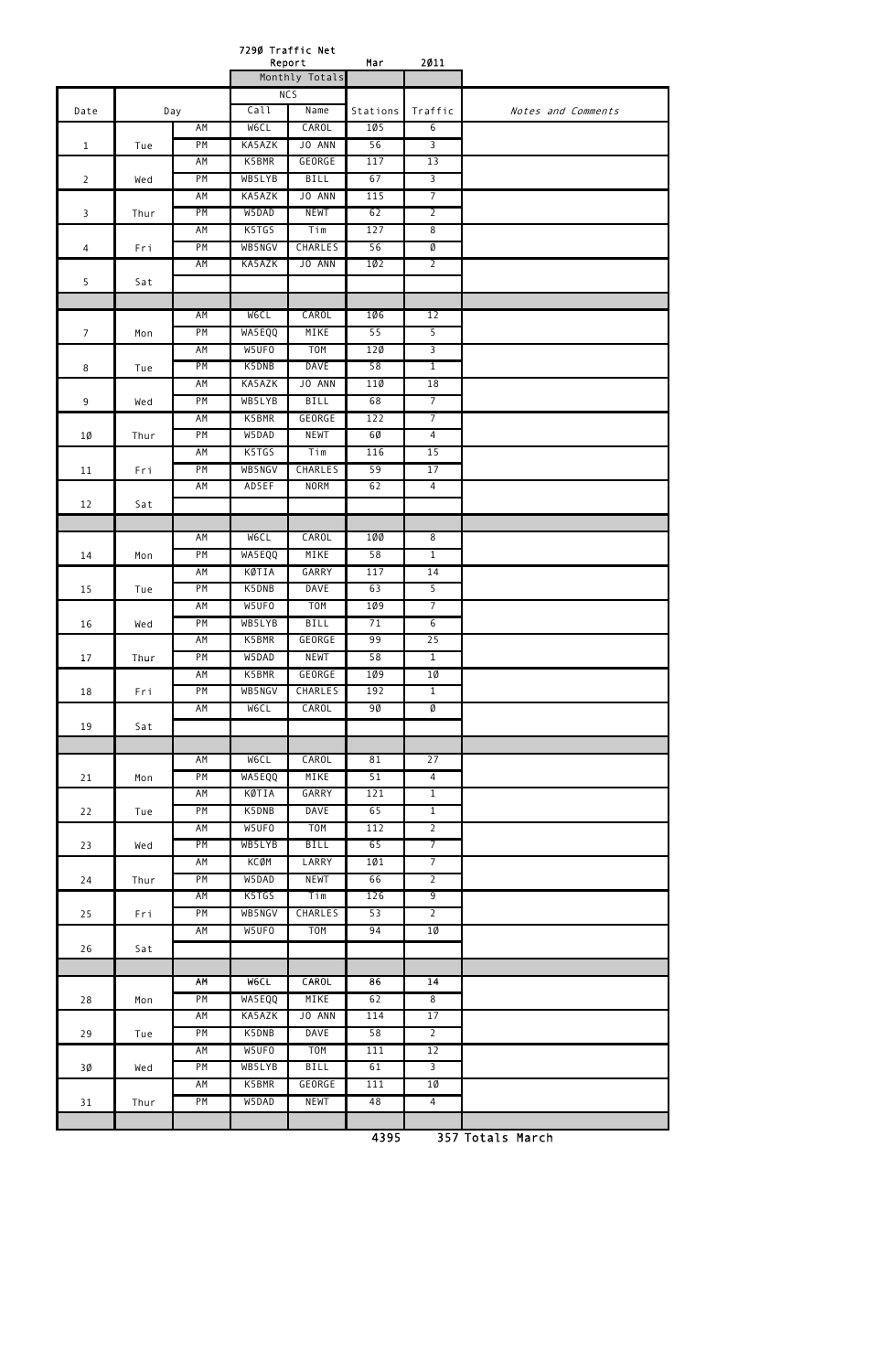|                 |      |           |                 | 7290 Traffic Net<br>Report | APRIL     | 2011                 |                    |
|-----------------|------|-----------|-----------------|----------------------------|-----------|----------------------|--------------------|
|                 |      |           |                 | Monthly Totals             |           |                      |                    |
|                 |      |           |                 | NC <sub>5</sub>            |           |                      |                    |
| Date            |      | Day       | Call            | Name                       | Stations  | Traffic              | Notes and Comments |
|                 |      | AM        | K5TGS           | Tim                        | 93        | 3                    |                    |
| $\mathbf{1}$    | Fri  | PM        | WB5NGV          | <b>CHARLES</b>             | 55        | $\overline{2}$       |                    |
|                 |      | AM        | KA5AZK          | JO ANN                     | 72        | $\overline{1}$       |                    |
| $\overline{2}$  | Sat  |           |                 |                            |           |                      |                    |
|                 |      |           |                 | GEORGE                     |           |                      |                    |
| 4               |      | AM<br>PM  | K5BMR<br>WA5EQQ | MIKE                       | 1Ø3<br>51 | 11<br>$\overline{2}$ |                    |
|                 | Mon  | <b>AM</b> | KA5AZK          | JO ANN                     | 1ØØ       | 11                   |                    |
| 5               | Tue  | PM        | K5DNB           | <b>DAVE</b>                | 51        | $\overline{3}$       |                    |
|                 |      | AM        | W5UF0           | <b>TOM</b>                 | 123       | $1\emptyset$         |                    |
| 6               | Wed  | PM        | WB5LYB          | <b>BILL</b>                | 71        | $1\emptyset$         |                    |
|                 |      | AM        | K5BMR           | GEORGE                     | 112       | 11                   |                    |
| $7\overline{ }$ | Thur | PM        | W5DAD           | <b>NEWT</b>                | 63        | 6                    |                    |
|                 |      | AM        | K5TGS           | Tim                        | 119       | $1\emptyset$         |                    |
| 8               | Fri  | PM        | WB5NGV          | <b>CHARLES</b>             | 57        | $\overline{2}$       |                    |
|                 |      | AM        | AD5EF           | <b>NORM</b>                | 85        | 19                   |                    |
| 9               | Sat  |           |                 |                            |           |                      |                    |
|                 |      |           |                 |                            |           |                      |                    |
|                 |      | AM        | KA5AZK          | JO ANN                     | 1Ø7       | 17                   |                    |
| 11              | Mon  | PM        | WA5EQQ          | MIKE                       | 49        | $\overline{4}$       |                    |
|                 |      | AM        | KA5AZK          | JO ANN                     | 1Ø7       | 6                    |                    |
| 12              | Tue  | PM        | K5DNB           | <b>DAVE</b>                | 52        | $\overline{2}$       |                    |
|                 |      | <b>AM</b> | W5UFO           | T <sub>O</sub> M           | 104       | 15                   |                    |
| 13              | Wed  | PM        | WB5LYB          | <b>BILL</b>                | 59        | 5                    |                    |
|                 |      | AM        | K5BMR           | GEORGE                     | 115       | $\overline{6}$       |                    |
| 14              | Thur | PM        | W5DAD           | <b>NEWT</b>                | 58        | $\overline{2}$       |                    |
|                 |      | AM        | K5TGS           | Tim                        | 114       | 1Ø                   |                    |
| 15              | Fri  | PM        | WB5NGV          | <b>CHARLES</b>             | 58        | $\overline{2}$       |                    |
|                 |      | AM        | AD5EF           | NORMAN                     | 92        | $1\emptyset$         |                    |
| 16              | Sat  |           |                 |                            |           |                      |                    |
|                 |      |           |                 |                            |           |                      |                    |
|                 |      | AM        | KA5AZK          | JO ANN                     | 116       | $\overline{8}$       |                    |
| 18              | Mon  | PM        | WA5EQQ          | MIKE                       | 61        | $\overline{4}$       |                    |
|                 |      | AM        | KA5AZK          | JO ANN                     | 111       | $\overline{5}$       |                    |
| 19              | Tue  | PM        | K5DNB           | <b>DAVE</b>                | 64        | $\overline{4}$       |                    |
|                 |      | AM        | W5UF0           | T <sub>O</sub> M           | 110       | $\overline{7}$       |                    |
| 2Ø              | Wed  | PM        | WB5LYB          | <b>BILL</b>                | 65        | $\overline{3}$       |                    |
|                 |      | AM        | K5BMR           | GEORGE                     | 101       | $\overline{8}$       |                    |
| 21              | Thur | PM        | W5DAD           | <b>NEWT</b>                | 66        | $\overline{3}$       |                    |
|                 |      | AM        | K5TGS           | Tim                        | 101       | $\overline{4}$       |                    |
| 22              | Fri  | PM        | WB5NGV          | <b>CHARLES</b>             | 44        | $\overline{4}$       |                    |
|                 |      | AM        | AD5EF           | <b>NORM</b>                | 116       | $\overline{3}$       |                    |
| 23              | Sat  |           |                 |                            |           |                      |                    |
|                 |      |           |                 |                            |           |                      |                    |
|                 |      | AM        | kØtia           | Gary                       | 102       | $\overline{4}$       |                    |
| 25              | Mon  | PM        | WA5EQQ          | MIKE                       | 51        | $\overline{1}$       |                    |
|                 |      | AM        | KA5AZK          | JO ANN                     | 109       | $\overline{8}$       |                    |
| 26              | Tue  | PM        | K5DNB           | <b>DAVE</b>                | 62        | $\overline{1}$       |                    |
|                 |      | AM        | W5UFO           | <b>TOM</b>                 | 99        | $\overline{8}$       |                    |
| 27              | Wed  | PM        | WB5LYB          | <b>BILL</b>                | 62        | $6\overline{6}$      |                    |
|                 |      | AM        | K5BMR           | GEORGE                     | 98        | $\overline{3}$       |                    |
| $28\,$          | Thur | PM        | W5DAD           | <b>NEWT</b>                | 71        | $\overline{6}$       |                    |

|    |     | AM | K5TGS  | $T\overline{1m}$ | 119                  | ∽<br>u                             |  |
|----|-----|----|--------|------------------|----------------------|------------------------------------|--|
| 29 | Eri | PM | WB5NGV | CHARLES          | 61                   |                                    |  |
|    |     | ΑM | AD5EF  | NORMAN           | 68                   | <b>.</b>                           |  |
| 3Ø | Sat |    |        |                  |                      |                                    |  |
|    |     |    |        |                  | $\sim$ $\sim$ $\sim$ | $\mathbf{a} \mathbf{a} \mathbf{a}$ |  |

3927 282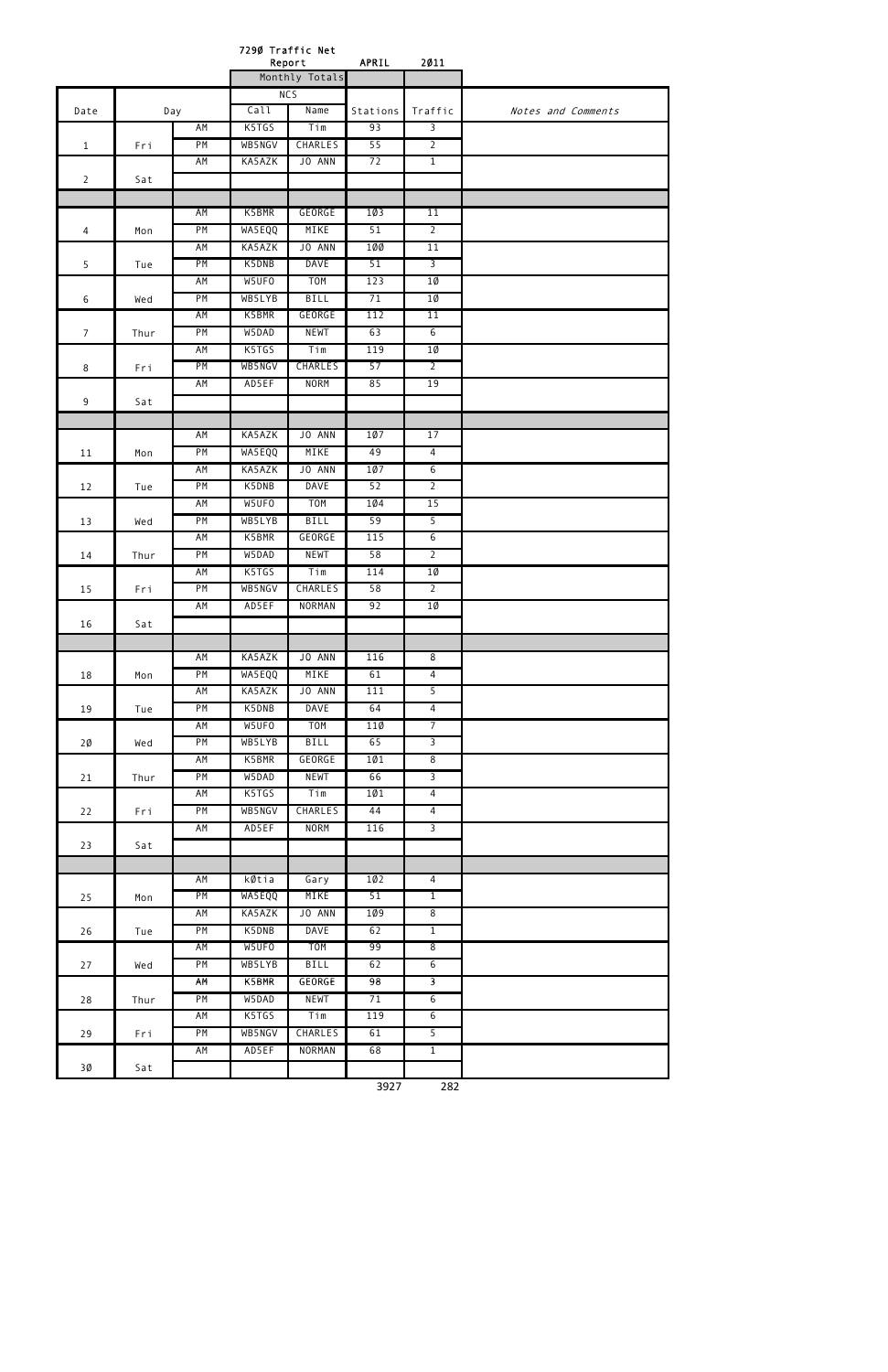|                |      |           | 7290 Traffic Net | Report                          | <b>MAY</b>       | 2011                 |                    |
|----------------|------|-----------|------------------|---------------------------------|------------------|----------------------|--------------------|
|                |      |           |                  | Monthly Totals                  |                  |                      |                    |
|                |      |           |                  | NC5                             |                  |                      |                    |
| Date           |      | Day       | Call             | Name                            | Stations         | Traffic              | Notes and Comments |
|                |      | AM        | KØTIA            | GARY                            | 116              | 12                   |                    |
| 2              | Mon  | PM        | WA5EQQ           | MIKE                            | 58               | 11                   |                    |
|                |      | AM        | KA5AZK           | JO ANN                          | 115              | 12                   |                    |
| 3              | Tue  | PM        | K5DNB            | <b>DAVE</b>                     | 57               | $\mathbf{1}$         |                    |
|                |      | AM        | W5UF0            | <b>TOM</b>                      | 110              | $\overline{9}$       |                    |
| $\overline{4}$ | Wed  | PM        | WB5LYB           | <b>BILL</b>                     | 64               | $\overline{9}$       |                    |
|                |      | <b>AM</b> | K5BMR            | GEORGE                          | 105              | $\overline{\infty}$  |                    |
| 5              | Thur | PM        | AE5VY            | <b>RON</b>                      | 60               | $\overline{5}$       |                    |
|                |      | <b>AM</b> | K5TGS            | Tim                             | 102              | $\overline{7}$       |                    |
| 6              | Fri  | PM        | WB5NGV           | <b>CHARLES</b>                  | 54               | $\overline{3}$       |                    |
|                |      | AM        | KA5AZK           | JO ANN                          | 117              | $\overline{3}$       |                    |
| $\overline{7}$ | Sat  |           |                  |                                 |                  |                      |                    |
|                |      |           |                  |                                 |                  |                      |                    |
|                |      | AM        | KØTIA            | GARY                            | 115              | 12                   |                    |
| 9              | Mon  | PM        | WA5EQQ           | MIKE                            | 62               | 4                    |                    |
|                |      | AM        | KA5AZK           | JO ANN                          | 118              | $\overline{7}$       |                    |
| 1Ø             | Tue  | PM<br>AM  | K5DNB<br>W5UF0   | <b>DAVE</b><br>T <sub>O</sub> M | 57<br><b>105</b> | 19<br>$\overline{9}$ |                    |
|                |      | PM        | WB5LYB           | <b>BILL</b>                     | 75               | $\overline{3}$       |                    |
| 11             | Wed  | AM        | K5BMR            | GEORGE                          | 98               | 22                   |                    |
| 12             | Thur | PM        | KA5AZK           | JO ANN                          | 55               | $1\emptyset$         |                    |
|                |      | AM        | K5TGS            | Tim                             | 115              | 14                   |                    |
| 13             | Fri  | PM        | WB5NGV           | <b>CHARLES</b>                  | 67               | $\overline{4}$       |                    |
|                |      | <b>AM</b> | AD5EF            | NORMAN                          | 104              | $\overline{5}$       |                    |
| 14             | Sat  |           |                  |                                 |                  |                      |                    |
|                |      |           |                  |                                 |                  |                      |                    |
|                |      | AM        | AE5VY            | <b>RON</b>                      | 111              | $\overline{7}$       |                    |
| 16             | Mon  | PM        | WA5EQQ           | MIKE                            | 56               | $\overline{5}$       |                    |
|                |      | AM        | KA5AZK           | JO ANN                          | 111              | 17                   |                    |
| 17             | Tue  | PM        | K5HUT            | <b>BOB</b>                      | 49               | $\overline{4}$       |                    |
|                |      | AM        | KØTIA            | GARRY                           | 115              | $\overline{6}$       |                    |
| 18             | Wed  | PM        | WB5LYB           | <b>BILL</b>                     | 71               | $\overline{7}$       |                    |
|                |      | AM        | K5BMR            | GEORGE                          | 1Ø9              | 10                   |                    |
| 19             | Thur | PM        | W5DAD            | <b>NEWT</b>                     | 53               | $\overline{7}$       |                    |
|                |      | AM        | K5TGS            | Tim                             | 111              | $6\overline{6}$      |                    |
| 2Ø             | Fri  | PM        | WB5NGV           | <b>CHARLES</b>                  | 63               | $\overline{4}$       |                    |
|                |      | AM        | KA5AZK           | JO ANN                          | 101              | 6                    |                    |
| 21             | Sat  |           |                  |                                 |                  |                      |                    |
|                |      | AM        | K5BMR            | GEORGE                          | 127              | 15                   |                    |
| 23             | Mon  | PM        | WA5EQQ           | MIKE                            | 57               | $\overline{2}$       |                    |
|                |      | AM        | KA5AZK           | JO ANN                          | 1ØØ              | 18                   |                    |
| 24             | Tue  | PM        | K5DNB            | <b>DAVE</b>                     | 61               | $\overline{4}$       |                    |
|                |      | AM        | W5UF0            | <b>TOM</b>                      | 1Ø5              | $\overline{2}$       |                    |
| 25             | Wed  | PM        | WB5LYB           | <b>BILL</b>                     | 75               | 13                   |                    |
|                |      | AM        | K5BMR            | GEORGE                          | 120              | $\overline{6}$       |                    |
| 26             | Thur | PM        | W5DAD            | <b>NEWT</b>                     | 54               | $6\overline{6}$      |                    |
|                |      | AM        | K5TGS            | Tim                             | 106              | $\overline{3}$       |                    |
| 27             | Fri  | PM        | WB5NGV           | <b>CHARLES</b>                  | 58               | Ø                    |                    |
|                |      | AM        | AD5EF            | NORMAN                          | 73               | $\overline{4}$       |                    |
| 28             | Sat  |           |                  |                                 |                  |                      |                    |
|                |      |           |                  |                                 |                  |                      |                    |
|                |      | AM        | KA5AZK           | JO ANN                          | 113              | $\overline{5}$       |                    |
| 3Ø             | Mon  | PM        | WA5EQQ           | MIKE                            | 51               | 2                    |                    |
|                |      | AM        | ae5vy            | <b>RON</b>                      | 113              | $6\overline{6}$      |                    |
| 31             | Tue  | PM        | K5DNB            | <b>DAVE</b>                     | 69               | $\overline{1}$       |                    |

**4161 355 MAY TOTAL**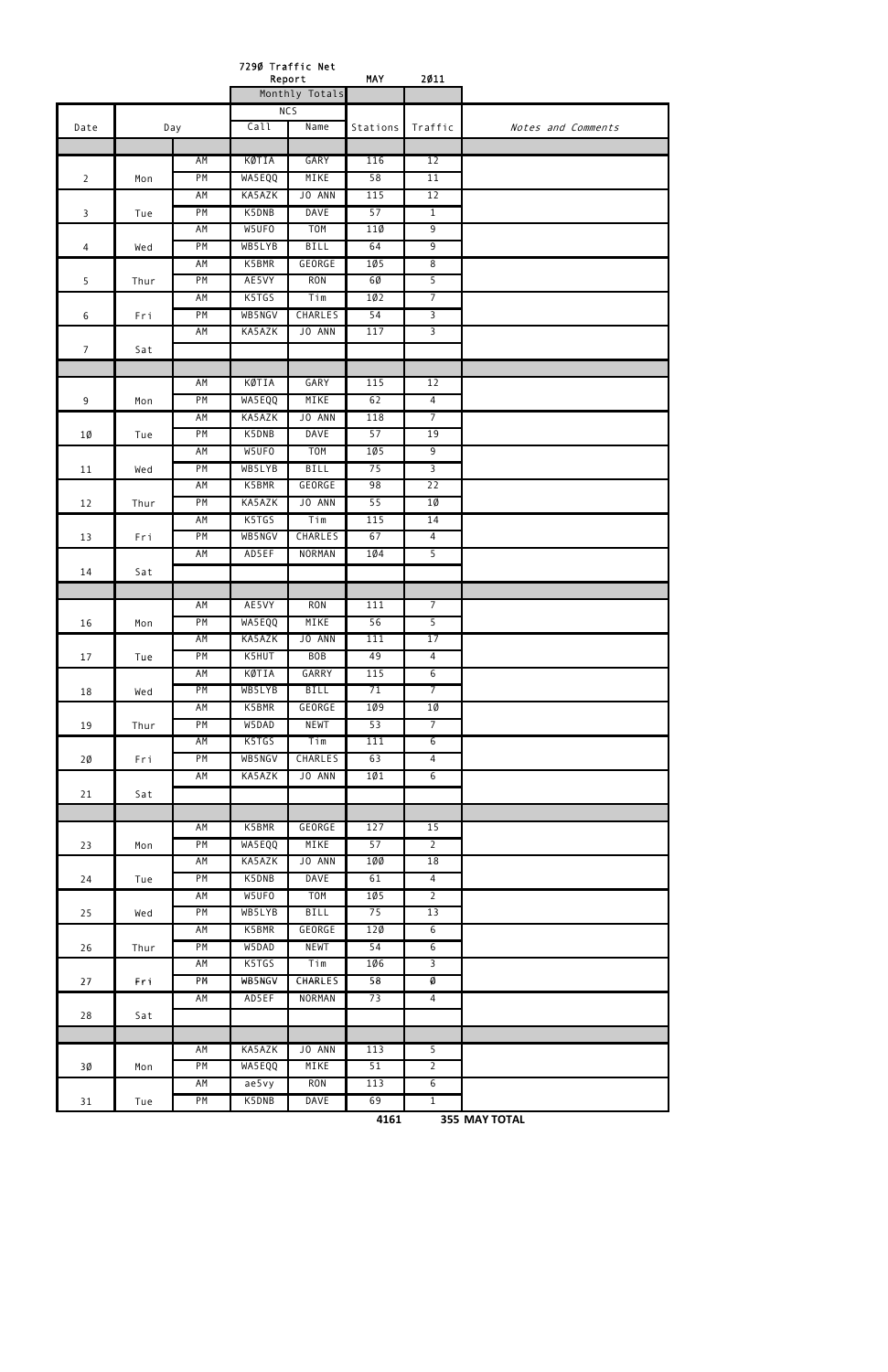|                |      |     | Monthly Totals |                | JUNE     | 2011            |                             |
|----------------|------|-----|----------------|----------------|----------|-----------------|-----------------------------|
|                |      |     |                | <b>NCS</b>     |          |                 |                             |
| Date           |      | Day | Call           | Name           | Stations | Traffic         | Notes and Comments          |
|                |      | AM  | K5BMR          | GEORGE         | 112      | 11              |                             |
| $\mathbf{1}$   | Wed  | PM  | WB5LYB         | BILL           | 76       | $\overline{3}$  |                             |
|                |      | AM  | K5TGS          | TIM            | 68       | $\overline{1}$  |                             |
| $\overline{2}$ | Thur | PM  | KA5AZK         | JO ANN         | 49       | Ø               |                             |
|                |      | AM  | KA5AZK         | JO ANN         | 107      | $10 \,$         |                             |
| $\overline{3}$ | Fri  | PM  | K5BMR          | GEORGE         | 71       | $\overline{1}$  |                             |
|                |      | AM  | AD5EF          | <b>NORM</b>    | 81       | 11              |                             |
| $\overline{4}$ | Sat  |     |                |                |          |                 |                             |
|                |      |     |                |                |          |                 |                             |
|                |      | AM  | KA5AZK         | JO ANN         | 111      | 13              |                             |
| 6              | Mon  | PM  | WA5EQ          | MIKE           | 53       | $\overline{2}$  |                             |
|                |      | AM  | K5TGS          | Tim            | 135      | $\overline{9}$  |                             |
| $\overline{7}$ | Tue  | PM  | K5DNB          | <b>DAVE</b>    | 63       | $\overline{3}$  |                             |
|                |      | AM  | W5UF0          | <b>TOM</b>     | 105      | $6\overline{6}$ |                             |
| 8              | Wed  | PM  | wb5lyb         | Bill           | 69       | $\overline{1}$  |                             |
|                |      | AM  | K5BMR          | GEORGE         | 115      | $6\overline{6}$ |                             |
| 9              | Thur | PM  | N5DAD          | <b>NEWT</b>    | 52       | $\overline{2}$  |                             |
|                |      | AM  | kØtia          | Garry          | 83       | 20              |                             |
| 1Ø             | Fri  | PM  | WB5NGV         | <b>CHARLES</b> | 46       | $\overline{4}$  |                             |
|                |      | AM  | AD5EF          | <b>NORM</b>    | 85       | 12              |                             |
| 11             | Sat  |     |                |                |          |                 |                             |
|                |      | AM  | k5bmr          | GEORGE         | 106      | 48              |                             |
| 13             | Mon  | PM  | WA5EQQ         | MIKE           | 66       | $\overline{9}$  |                             |
|                |      | AM  | AE5VY          | <b>RON</b>     | 1Ø4      | 12              |                             |
| 14             | Tue  | PM  | K5DNB          | <b>DAVE</b>    | 55       | $\overline{7}$  |                             |
|                |      | ΑM  | W5UF0          | <b>TOM</b>     | 111      | 15              |                             |
| 15             | Wed  | PM  | WB5LBY         | BILL           | 63       | 14              |                             |
|                |      | AM  | KA5AZK         | JO ANN         | 129      | 5 <sup>7</sup>  |                             |
| 16             | Thur | PM  | AE5VY          | <b>RON</b>     | 61       | $\overline{3}$  |                             |
|                |      | AM  | K5TGS          | TIM            | 128      | 6               |                             |
| 17             | Fri  | PM  | WB5NGV         | CHARLES        | 67       | $\overline{1}$  |                             |
|                |      | AM  | AD5EM          | NORMAN         | 93       | $\overline{2}$  |                             |
| 18             | Sat  |     |                |                |          |                 |                             |
|                |      |     |                |                |          |                 |                             |
|                |      | AM  | kcØm           | Larry          | 117      | 8               |                             |
| 2Ø             | Mon  | PM  | WA5EQQ         | MIKE           | 47       | $\overline{1}$  |                             |
|                |      | AM  | AE5VY          | <b>RON</b>     | 109      | $\overline{1}$  |                             |
| 21             | Tue  | PM  | KE5DLZ         | steve          | 6Ø       | $\overline{1}$  |                             |
|                |      | AM  | W5UF0          | <b>TOM</b>     | 92       | $\overline{9}$  |                             |
| 22             | Wed  | PM  | WB5LBY         | BILL           | 71       | 11              |                             |
|                |      | AM  | K5BMR          | GEORGE         | 108      | 16              |                             |
| 23             | Thur | PM  | W5DAD          | <b>NEWT</b>    | 47       | $\overline{5}$  |                             |
|                |      | AM  | kØtia          | Garry          | 95       | 29              |                             |
| 24             | Fri  | PM  | wb5ngv         | charles        | 53       | 12              |                             |
|                |      | AM  | AD5EM          | NORMAN         | 121      | $\overline{3}$  | Saturday PM Special Session |
| 25             | Sat  | PM  | KA5AZK         | JO ANN         | 75       | 19              |                             |
|                |      |     |                |                |          |                 |                             |
|                |      | AM  | KA5AZK         | JO ANN         | 125      | 19              |                             |
| 27             | Mon  | PM  | WA5EQQ         | MIKE           | 49       | $\overline{1}$  |                             |
|                |      | AM  | AE5VY          | <b>RON</b>     | 115      | 21              |                             |
| 28             | Tue  | PM  | K5DNB          | <b>DAVE</b>    | 65       | $\overline{3}$  |                             |
|                |      | AM  | KA5AZK         | JO ANN         | 128      | $10 \,$         |                             |
| 29             | Wed  | PM  | WB5LBY         | BILL           | 79       | $\overline{3}$  |                             |
|                |      | AM  | K5BMR          | GEORGE         | 115      | 16              |                             |
| ЗØ             | Thur | PM  | wb5phm         | herb           | 47       | $\overline{3}$  |                             |

4182 428  **Totals for June**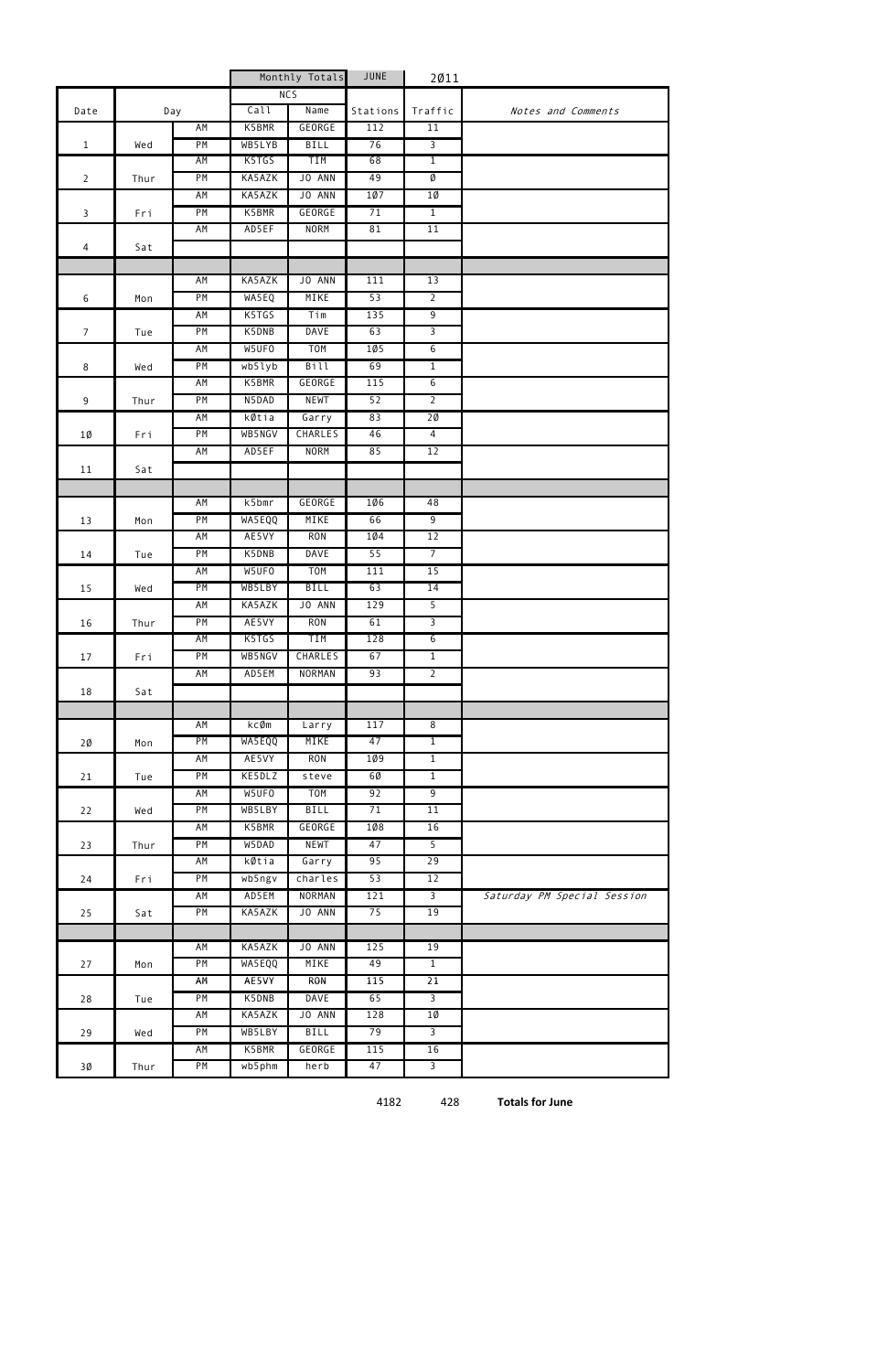|                |      | 7290 Traffic Net<br>Report<br><b>JULY</b><br>Monthly Totals |                    |                  | 2011            |                                  |                    |
|----------------|------|-------------------------------------------------------------|--------------------|------------------|-----------------|----------------------------------|--------------------|
|                |      |                                                             |                    |                  |                 |                                  |                    |
|                |      |                                                             |                    | NC <sub>5</sub>  |                 |                                  |                    |
| Date           |      | Day                                                         | Call               | Name             | Stations        | Traffic                          | Notes and Comments |
|                |      | AM                                                          | K5TGS              | Tim              | 113             | 14                               |                    |
| $\mathbf{1}$   | Fri  | PM                                                          | WB5NGV             | <b>CHARLES</b>   | 64              | $\overline{1}$                   |                    |
|                |      | AM                                                          | ad5ef              | norm             | 1008            | $\overline{7}$                   |                    |
| $\overline{2}$ | Sat  |                                                             |                    |                  |                 |                                  |                    |
|                |      |                                                             |                    |                  |                 |                                  |                    |
|                |      | AM                                                          | K5BMR              | GEORGE           | 78              | $\overline{2}$                   |                    |
| $\overline{4}$ | Mon  | PM                                                          | WA5EQQ             | MIKE             | 32              | Ø                                |                    |
|                |      | AM                                                          | a e 5 v y          | <b>RON</b>       | 1Ø9             | $6\overline{6}$                  |                    |
| 5              | Tue  | PM                                                          | K5DNB              | <b>DAVE</b>      | 39              | $\overline{2}$                   |                    |
|                |      | AM                                                          | W5UF0              | T <sub>O</sub> M | 105             | $\overline{7}$                   |                    |
| 6              | Wed  | PM                                                          | wb5lyb             | <b>BILL</b>      | 59              | $\overline{3}$                   |                    |
|                |      | AM                                                          | ka5azk             | jo Ann           | 108             | 11                               |                    |
| $\overline{7}$ | Thur | PM                                                          | W5DAD              | <b>NEWT</b>      | 39              | $\overline{5}$                   |                    |
|                |      | AM                                                          | K5TGS              | Tim              | 10 <sub>2</sub> | 12                               |                    |
| 8              | Fri  | PM                                                          | WB5NGV             | CHARLES          | 50              | $\overline{4}$                   |                    |
|                |      | AM                                                          | AD5EF              | <b>NORM</b>      | 89              | $\overline{1}$                   |                    |
| 9              | Sat  |                                                             |                    |                  |                 |                                  |                    |
|                |      |                                                             |                    |                  |                 |                                  |                    |
|                |      | AM                                                          | KA5AZK             | JO ANN           | 101             | $\overline{7}$                   |                    |
| 11             | Mon  | PM                                                          | WA5EQQ             | MIKE             | 38              | $\overline{1}$                   |                    |
|                |      | AM                                                          | a e 5 v y          | <b>RON</b>       | 116             | $\overline{6}$                   |                    |
| 12             | Tue  | PM                                                          | K5DNB              | <b>DAVE</b>      | 69              | $\overline{1}$                   |                    |
|                |      | AM                                                          | W5UFO              | <b>TOM</b>       | 123             | $\overline{2}$                   |                    |
| 13             | Wed  | PM                                                          | WB5LYB             | <b>BILL</b>      | 82              | $\overline{1}$                   |                    |
|                |      | AM                                                          | K5BMR              | GEORGE           | 114             | 25                               |                    |
| 14             | Thur | PM                                                          | W5DAD              | <b>NEWT</b>      | 58              | $\overline{1}$                   |                    |
|                |      | AM                                                          | K5TGS              | Tim              | 116             | 15                               |                    |
| 15             | Fri  | PM                                                          | WB5NGV             | <b>CHARLES</b>   | 62              | $\overline{2}$                   |                    |
|                |      | AM                                                          | AD5EF              | NORMAN           | 99              | 17                               |                    |
| 16             | Sat  |                                                             |                    |                  |                 |                                  |                    |
|                |      |                                                             |                    |                  |                 |                                  |                    |
|                |      | AM<br>PM                                                    | KA5AZK<br>WA5EQQ   | JO ANN<br>MIKE   | 109<br>58       | 10<br>$\overline{8}$             |                    |
| 18             | Mon  | AM                                                          |                    | Ron              | 124             |                                  |                    |
|                |      | PM                                                          | a e 5 v y<br>K5DNB | <b>DAVE</b>      | 61              | 18<br>$\overline{1}$             |                    |
| 19             | Tue  |                                                             | W5UF0              | <b>TOM</b>       |                 |                                  |                    |
|                |      | AM<br>PM                                                    | WB5LYB             | <b>BILL</b>      | 110<br>59       | $\overline{4}$<br>$\overline{2}$ |                    |
| $20 \theta$    | Wed  |                                                             |                    |                  |                 |                                  |                    |
|                |      | AM                                                          | K5BMR              | GEORGE           | 117             | $\overline{3}$                   |                    |
| 21             | Thur | PM                                                          | W5DAD              | <b>NEWT</b>      | 61              | $\overline{3}$                   |                    |
|                |      | AM                                                          | <b>KCØM</b>        | LARRY            | 115             | $6\overline{6}$                  |                    |
| 22             | Fri  | PM                                                          | WB5NGV             | CHARLES          | 46              | $\overline{3}$                   |                    |
| 23             | Sat  | AM                                                          | KA5AZK             | JO ANN           | 101             | 1Ø                               |                    |
|                |      |                                                             |                    |                  |                 |                                  |                    |
|                |      | AM                                                          | K5BMR              | GEORGE           | 1Ø9             | $\overline{8}$                   |                    |
| 25             | Mon  | PM                                                          | WA5EQQ             | MIKE             | 52              | $\overline{2}$                   |                    |
|                |      | AM                                                          | a e 5 v y          | Ron              | 1Ø9             | $\overline{7}$                   |                    |
| 26             | Tue  | PM                                                          | K5DNB              | <b>DAVE</b>      | 51              | $\overline{2}$                   |                    |
|                |      | AM                                                          | W5UF0              | <b>TOM</b>       | 91              | $\overline{4}$                   |                    |
| 27             | Wed  | PM                                                          | WB5LYB             | <b>BILL</b>      | 59              | $\overline{1}$                   |                    |
|                |      | AM                                                          | ka5azk             | jo ann           | 113             | 11                               |                    |
| $28\,$         | Thur | PM                                                          | W5DAD              | <b>NEWT</b>      | 57              | $\overline{3}$                   |                    |

|    |     | ΑM | K5TGS  | $\tau$ im     | 126       | 8 |  |
|----|-----|----|--------|---------------|-----------|---|--|
| 29 | Fri | PM | ke5dlz | Steve         | 82        |   |  |
|    |     | AM | AD5EF  | <b>NORMAN</b> | 11<br>ᆂᆂᆂ |   |  |
| 3Ø | Sat |    |        |               |           |   |  |

**3994 277 TOTALS for JULY**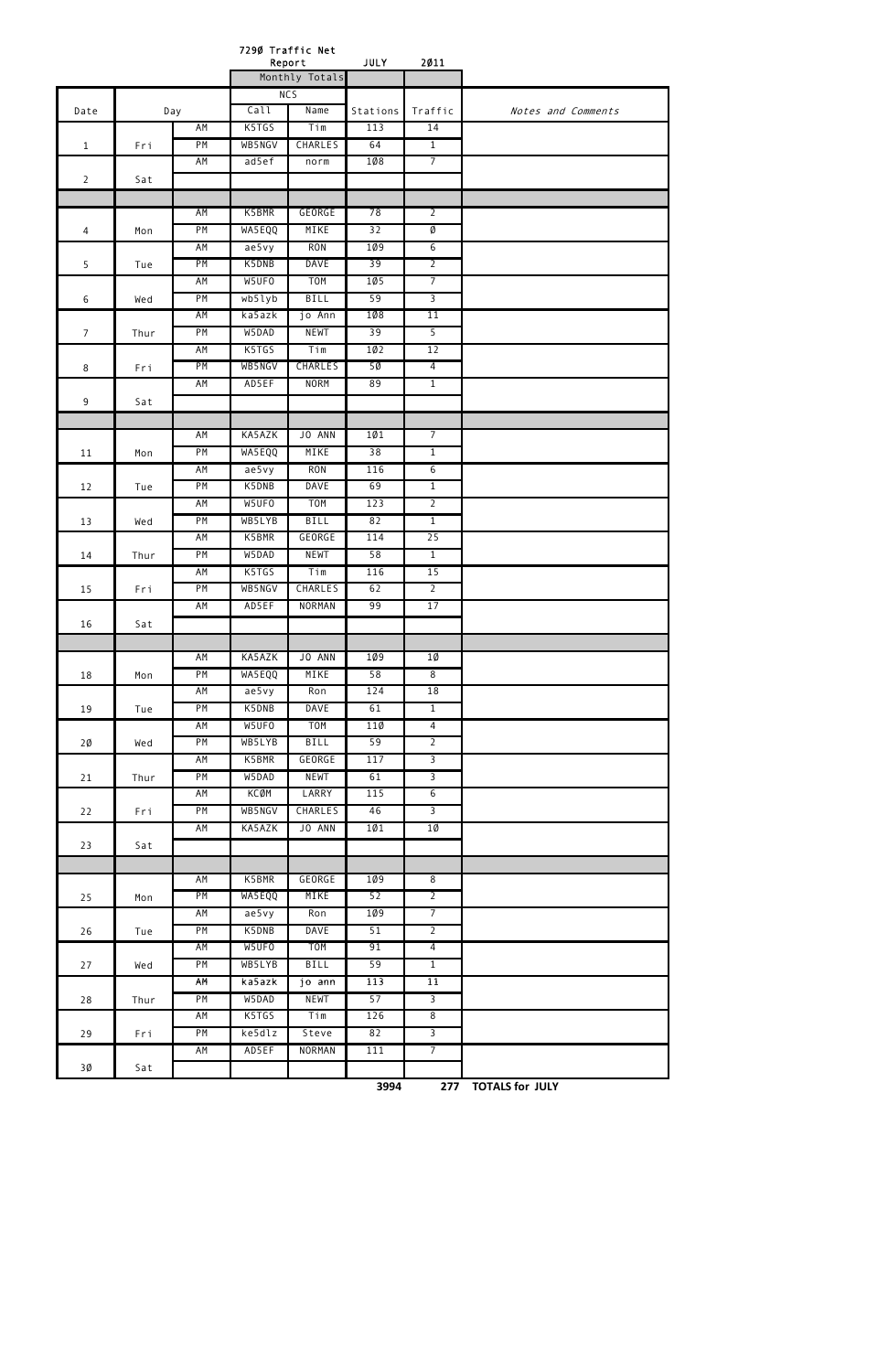|                |      |           | 7290 Traffic Net<br>Report |                    | August          | 2011                             |                    |
|----------------|------|-----------|----------------------------|--------------------|-----------------|----------------------------------|--------------------|
|                |      |           |                            | Monthly Totals     |                 |                                  |                    |
|                |      |           |                            | NC5                |                 |                                  |                    |
| Date           |      | Day       | Call                       | Name               | Stations        | Traffic                          | Notes and Comments |
|                |      | AM        | KA5AZK                     | JO ANN             | 121             | 13                               |                    |
| $\mathbf{1}$   | Mon  | PM        | WA5EQQ                     | MIKE               | 54              | $\overline{3}$                   |                    |
|                |      | AM        | AE5VY                      | <b>RON</b>         | 117             | 6                                |                    |
| $\overline{2}$ | Tue  | PM        | K5DNB                      | <b>DAVE</b>        | 49              | $\overline{4}$                   |                    |
|                |      | AM        | W5UF0                      | <b>TOM</b>         | 119             | $\overline{1}$                   |                    |
| 3              | Wed  | PM        | WB5LYB                     | <b>BILL</b>        | 78              | $\overline{2}$                   |                    |
|                |      | AM        | K5BMR                      | GEORGE             | 111             | $\overline{1}$                   |                    |
| 4              | Thur | PM        | W5DAD                      | <b>NEWT</b>        | 55              | $\overline{2}$                   |                    |
|                |      | AM        | K5TGS                      | <b>TIM</b>         | 10 <sub>2</sub> | $\overline{3}$                   |                    |
| 5              | Fri  | PM        | KE5DLZ<br>AD5EF            | <b>STEVE</b>       | 52              | Ø                                |                    |
|                |      | AM        |                            | <b>NORM</b>        | 91              | $\overline{4}$                   |                    |
| 6              | Sat  |           |                            |                    |                 |                                  |                    |
|                |      | AM        | KA5AZK                     | JO ANN             | 113             | 13                               |                    |
|                |      | PM        | WA5EQQ                     | MIKE               | 38              | $\overline{1}$                   |                    |
| 8              | Mon  | AM        | AE5VY                      | <b>RON</b>         | 98              | 15                               |                    |
| 9              | Tue  | PM        | K5DNB                      | <b>DAVE</b>        | 63              | $\overline{3}$                   |                    |
|                |      | AM        | W5UF0                      | <b>TOM</b>         | 95              | $\overline{4}$                   |                    |
| 1Ø             | Wed  | PM        | WB5LYB                     | <b>BILL</b>        | 7Ø              | $\overline{1}$                   |                    |
|                |      | AM        | K5BMR                      | GEORGE             | 113             | $1\emptyset$                     |                    |
| 11             | Thur | PM        | W5DAD                      | <b>NEWT</b>        | 55              | $\overline{2}$                   |                    |
|                |      | AM        | kØtia                      | Garry              | 1Ø9             | $\overline{3}$                   |                    |
| 12             | Fri  | PM        | w5zh                       | <b>BILL</b>        | 79              | $\overline{3}$                   |                    |
|                |      | AM        | AD5EF                      | <b>NORM</b>        | 92              | $6\overline{6}$                  |                    |
| 13             | Sat  |           |                            |                    |                 |                                  |                    |
|                |      |           |                            |                    |                 |                                  |                    |
|                |      | AM        | KA5AZK                     | JO ANN             | 96              | 22                               |                    |
| 15             | Mon  | PM        | WA5EQQ                     | MIKE               | 6Ø              | $\overline{2}$                   |                    |
|                |      | AM        | AE5VY                      | <b>RON</b>         | 92              | $\overline{2}$                   |                    |
| 16             | Tue  | PM        | WA5EQQ                     | MIKE               | 51              | 11                               |                    |
|                |      | <b>AM</b> | W5UF0                      | T <sub>O</sub> M   | 107             | $\overline{4}$                   |                    |
| 17             | Wed  | PM        | WB5LYB                     | <b>BILL</b>        | 58              | $\overline{2}$                   |                    |
|                |      | AM        | K5BMR                      | GEORGE             | 113             | 8                                |                    |
| 18             | Thur | PM        | W5DAD                      | <b>NEWT</b>        | 62              | $\overline{4}$                   |                    |
|                |      | AM        | K5TGS                      | <b>TIM</b>         | 1Ø9             | 5                                |                    |
| 19             | Fri  | PM        | KE5DLZ                     | <b>STEVE</b>       | 59              | $\overline{3}$                   |                    |
|                |      | AM        | W5UF0                      | <b>TOM</b>         | 98              | $\overline{1}$                   |                    |
| 2Ø             | Sat  |           |                            |                    |                 |                                  |                    |
|                |      |           |                            |                    |                 |                                  |                    |
|                |      | AM        | KA5AZK                     | JO ANN             | 108             | 15                               |                    |
| 22             | Mon  | PM<br>AM  | WA5EQQ<br>AE5VY            | MIKE<br><b>RON</b> | 55<br>127       | $\overline{3}$<br>$\overline{5}$ |                    |
| 23             | Tue  | PM        | KA5AZK                     | JO ANN             | 59              | $\overline{2}$                   |                    |
|                |      | AM        | kcØm                       | Larry              | 120             | $\overline{7}$                   |                    |
| 24             | Wed  | PM        | WB5LYB                     | <b>BILL</b>        | 73              | $\overline{1}$                   |                    |
|                |      | AM        | kotia                      | Garrry             | 111             | $\overline{3}$                   |                    |
| 25             | Thur | PM        | W5DAD                      | <b>NEWT</b>        | 60              | $\overline{1}$                   |                    |
|                |      | AM        | K5BMR                      | GEORGE             | 116             | 8                                |                    |
| 26             | Fri  | PM        | KE5DLZ                     | <b>STEVE</b>       | 64              | $\overline{1}$                   |                    |
|                |      | AM        | W5ufo                      | Tom                | 113             | $\overline{2}$                   |                    |
| 27             | Sat  |           |                            |                    |                 |                                  |                    |
|                |      |           |                            |                    |                 |                                  |                    |

|    |     | AM        | KA5AZK | ANN<br>J0  | 1Ø1 | 19 |  |
|----|-----|-----------|--------|------------|-----|----|--|
| 29 | Mon | <b>PM</b> | wb5phm | Herb       | 55  |    |  |
|    |     | AM        | AE5VY  | <b>RON</b> | 96  | 15 |  |
| 3Ø | Tue | PM        | wa5eqq | Mike       | 54  |    |  |
|    |     | ΑM        | W5UFO  | <b>TOM</b> | 11Ø | 4  |  |
| 31 | Wed | <b>PM</b> | WB5LYB | BILL       | 76  | 4  |  |

4277 258  **TOTALS FOR AUGUST 2011**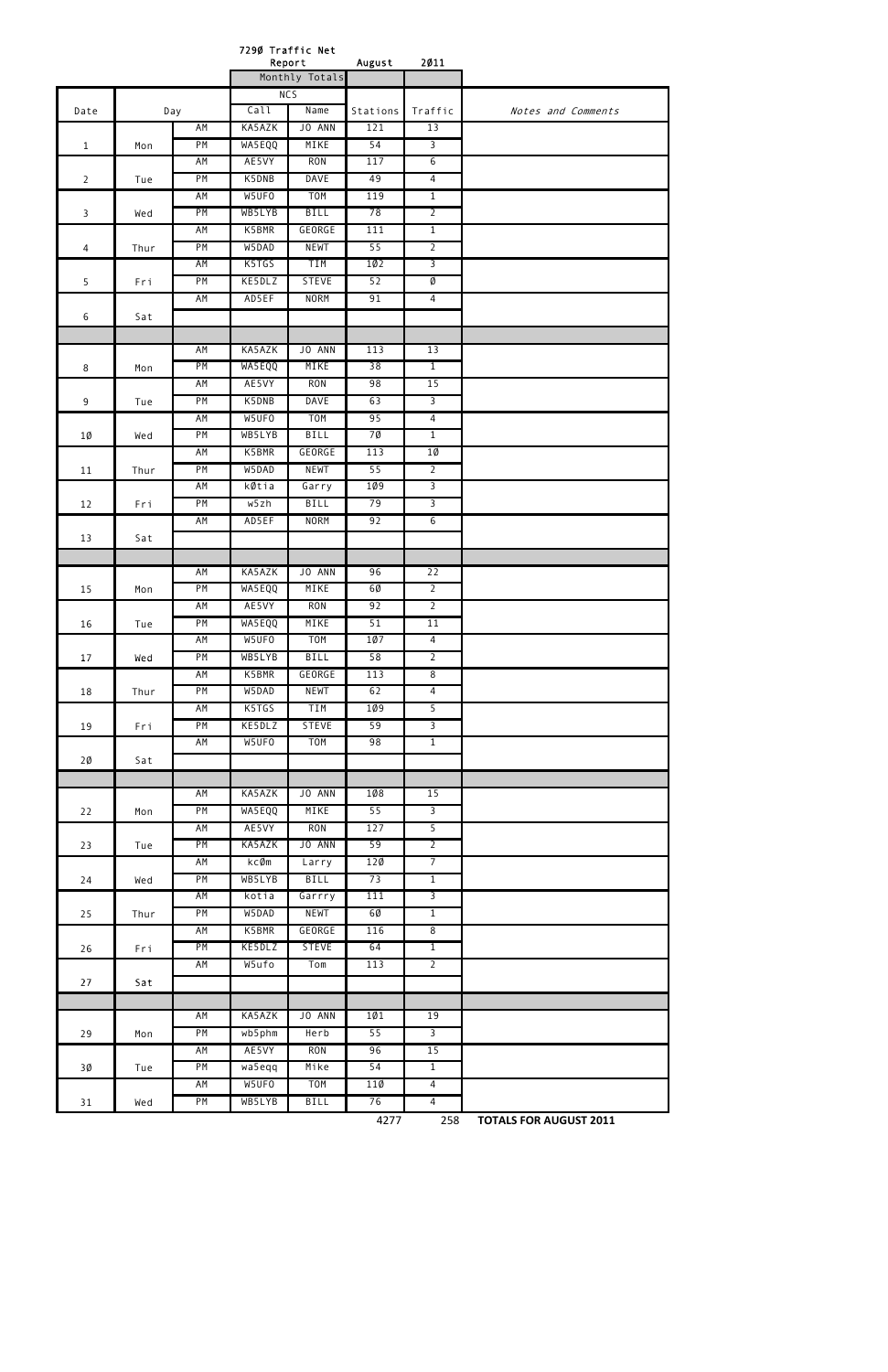|                 |      |     |                | 7290 Traffic Net<br>Report | Sept            | 2011            |                    |
|-----------------|------|-----|----------------|----------------------------|-----------------|-----------------|--------------------|
|                 |      |     | Monthly Totals |                            |                 |                 |                    |
|                 |      |     |                | <b>NCS</b>                 |                 |                 |                    |
| Date            |      | Day | Call           | Name                       | Stations        | Traffic         | Notes and Comments |
|                 |      | AM  | K5BMR          | <b>GEORGE</b>              | 119             | $\mathbf{1}$    |                    |
| $\mathbf{1}$    | Thu  | PM  | W5DAD          | <b>NEWT</b>                | 63              | $\overline{7}$  |                    |
|                 |      | AM  | K5TGS          | <b>TIM</b>                 | 115             | 25              |                    |
| $\overline{2}$  | Fri  | PM  | KE5DLZ         | <b>STEVE</b>               | 75              | $\overline{1}$  |                    |
|                 |      |     | KØTIA          | GARRY                      | 107             | $6\overline{6}$ |                    |
| 3               | Sat  |     |                |                            |                 |                 |                    |
|                 |      |     |                |                            |                 |                 |                    |
|                 |      | AM  | KA5AZK         | JO ANN                     | 111             | 12              |                    |
| 5               | Mon  | PM  | WA5EQQ         | MIKE                       | 44              | $\overline{2}$  |                    |
|                 |      | AM  | AE5VY          | <b>RON</b>                 | 10 <sub>2</sub> | $\overline{5}$  |                    |
| 6               | Tue  | PM  | K5DNB          | <b>DAVE</b>                | 57              | $\overline{2}$  |                    |
|                 |      | AM  | W5UF0          | T <sub>O</sub> M           | 115             | $\overline{2}$  |                    |
| $7\overline{ }$ | Wed  | PM  | WB5LYB         | <b>BILL</b>                | 63              | $\overline{8}$  |                    |
|                 |      | AM  | K5BMR          | GEORGE                     | 110             | $6\overline{6}$ |                    |
| 8               | Thur | PM  | W5DAD          | <b>NEWT</b>                | 61              | 5               |                    |
|                 |      | AM  | K5TGS          | <b>TIM</b>                 | 109             | $\overline{3}$  |                    |
| 9               | Fri  | PM  | KE5DLZ         | <b>STEVE</b>               | 74              | $\overline{1}$  |                    |
|                 |      | AM  | KØTIA          | GARRY                      | 107             | $\overline{2}$  |                    |
|                 |      |     |                |                            |                 |                 |                    |
| 1Ø              | Sat  |     |                |                            |                 |                 |                    |
|                 |      |     |                |                            |                 |                 |                    |
|                 |      | AM  | KA5AZK         | JO ANN                     | 112             | 15              |                    |
| 12              | Mon  | PM  | WA5EQQ         | MIKE                       | 54              | Ø               |                    |
|                 |      | AM  | KA5AZK         | JO ANN                     | 114             | 10              |                    |
| 13              | Tue  | PM  | WB5LYB         | <b>BILL</b>                | 68              | $\overline{3}$  |                    |
|                 |      | AM  | W5UFO          | T <sub>O</sub> M           | 113             | $\overline{8}$  |                    |
| 14              | Wed  | PM  | K5DNB          | <b>DAVE</b>                | 61              | $\overline{2}$  |                    |
|                 |      | AM  | K5BMR          | GEORGE                     | 110             | 1Ø              |                    |
| 15              | Thur | PM  | WB5NGV         | <b>CHARLES</b>             | 61              | $\overline{3}$  |                    |
|                 |      | AM  | K5TGS          | TIM                        | 1Ø9             | $\overline{6}$  |                    |
| 16              | Fri  | PM  | KE5DLZ         | <b>STEVE</b>               | 71              | $6\overline{6}$ |                    |
|                 |      | AM  | KA5AZK         | JO ANN                     | 10 <sub>3</sub> | 18              |                    |
| 17              | Sat  |     |                |                            |                 |                 |                    |
|                 |      |     |                |                            |                 |                 |                    |
|                 |      | AM  | KØTIA          | Garry                      | 119             | 14              |                    |
| 19              | Mon  | PM  | WB5NGV         | <b>CHARLES</b>             | 53              | $\overline{4}$  |                    |
|                 |      | AM  | KA5AZK         | JO ANN                     | 110             | $\overline{3}$  |                    |
| 2Ø              | Tue  | PM  | K5DNB          | <b>DAVE</b>                | 55              | $10 \,$         |                    |
|                 |      | AM  | W5UF0          | <b>TOM</b>                 | 101             | $\overline{7}$  |                    |
| 21              | Wed  | PM  | WB5LYB         | BILL                       | 69              | $\overline{2}$  |                    |
|                 |      | AM  | K5BMR          | GEORGE                     | 105             | $\overline{4}$  |                    |
| 22              | Thur | PM  | W5DAD          | <b>NEWT</b>                | 6Ø              | $\overline{3}$  |                    |
|                 |      | AM  | kcØm           | Larry                      | 107             | $\overline{8}$  |                    |
| 23              | Fri  | PM  | KE5DLZ         | <b>STEVE</b>               | 63              | $\overline{1}$  |                    |
|                 |      | AM  | KØTIA          | GARRY                      | 83              | $\overline{7}$  |                    |
| 24              | Sat  |     |                |                            |                 |                 |                    |
|                 |      |     |                |                            |                 |                 |                    |
|                 |      | AM  | K5BMR          | GEORGE                     | 108             | 10              |                    |
|                 |      | PM  | WA5EQQ         | MIKE                       | 53              | $\overline{9}$  |                    |
| 26              | Mon  | AM  | AE5VY          | <b>RON</b>                 | 116             | $\overline{7}$  |                    |
|                 |      |     |                |                            |                 |                 |                    |
| 27              | Tue  | PM  | K5DNB          | DAVE                       | 62              | $\overline{2}$  |                    |
|                 |      | AM  | W5UFO          | <b>TOM</b>                 | 104             | $\overline{8}$  |                    |
| 28              | Wed  | PM  | WB5LYB         | <b>BILL</b>                | 5Ø              | $\overline{1}$  |                    |

|    |      |    | <b>Sep-11</b> | Totals      | 4179 | 277 |
|----|------|----|---------------|-------------|------|-----|
| 3Ø | Fri  | PM | W6CL          | CAROL       | 57   | 4   |
|    |      | ΑM | K5TGS         | TIM         | 121  | Ø   |
| 29 | Thur | РM | W5DAD         | <b>NEWT</b> | 64   | ▵   |
|    |      | AM | KA5AZK        | ANN<br>J0   | 111  |     |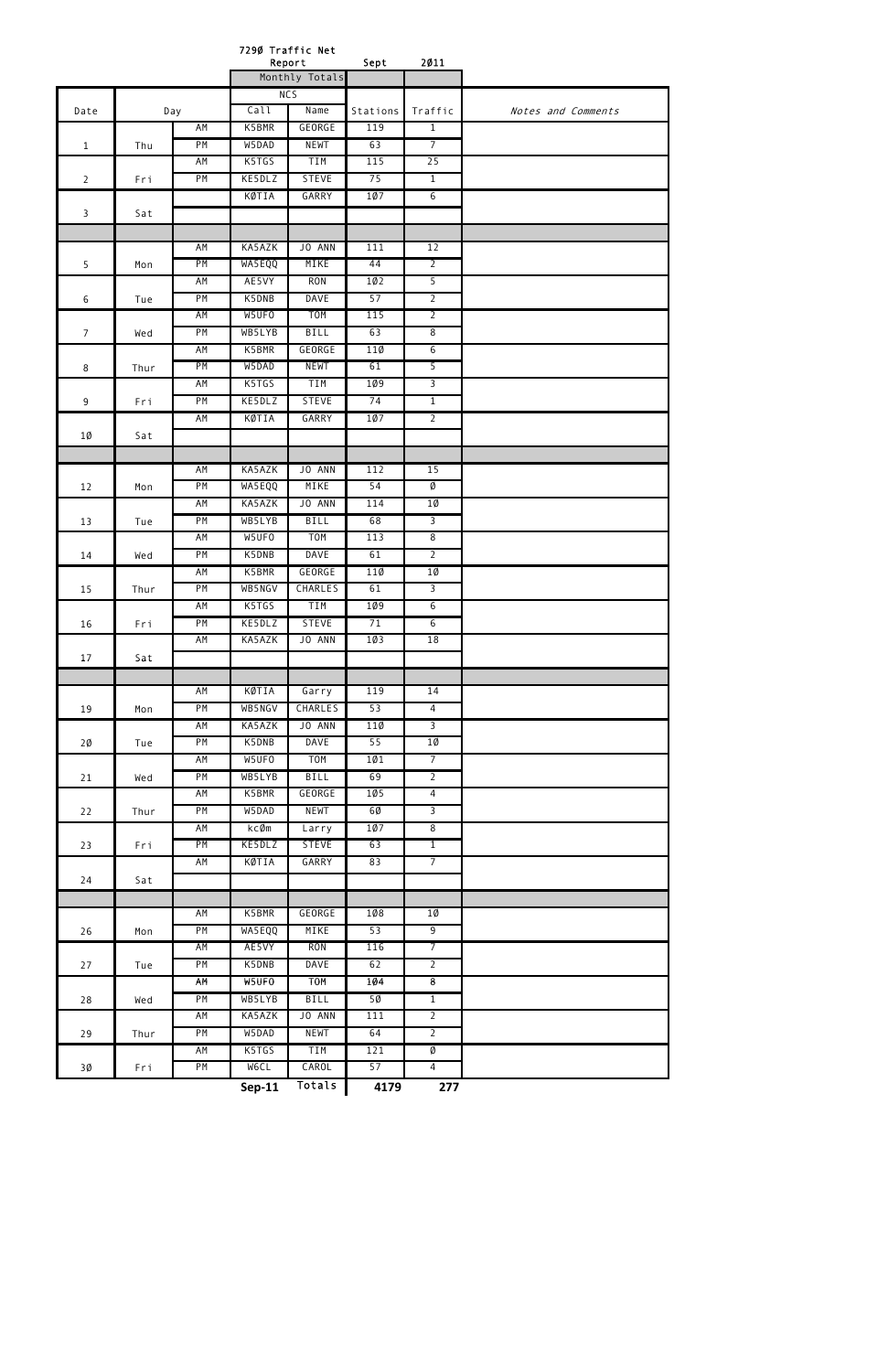7290 Traffic Net

|                |      |           |        | Report           | 0ct      | 2011            |                    |
|----------------|------|-----------|--------|------------------|----------|-----------------|--------------------|
|                |      |           |        | <b>NCS</b>       |          |                 |                    |
| Date           |      | Day       | Call   | Name             | Stations | Traffic         | Notes and Comments |
|                |      | <b>AM</b> | KØTIA  | GARRY            | 85       | $6\overline{6}$ |                    |
| $\mathbf{1}$   | Sat  |           |        |                  |          |                 |                    |
|                |      | AM        | AE5VY  | <b>RON</b>       | 97       | $\overline{8}$  |                    |
| 3              | Mon  | PM        | WA5EQQ | MIKE             | 52       | Ø               |                    |
|                |      | AM        | KA5AZK | JO ANN           | 1Ø5      | 11              |                    |
| 4              | Tue  | PM        | K5DNB  | <b>DAVE</b>      | 50       | $\overline{1}$  |                    |
|                |      | AM        | W5UF0  | <b>TOM</b>       | 97       | $\overline{4}$  |                    |
| 5              | Wed  | PM        | WB5LYB | <b>BILL</b>      | 68       | $\overline{3}$  |                    |
|                |      | AM        | KA5AZK | JO ANN           | 121      | $\overline{4}$  |                    |
| 6              | Thur | PM        | W5DAD  | <b>NEWT</b>      | 5Ø       | $\overline{1}$  |                    |
|                |      | <b>AM</b> | K5TGS  | TIM              | 114      | $\overline{7}$  |                    |
| $\overline{7}$ | Fri  | PM        | WB5NGV | <b>CHARLES</b>   | 56       | $\overline{3}$  |                    |
|                |      | AM        | KØTIA  | GARRY            | 87       | $\overline{3}$  |                    |
| 8              | Sat  |           |        |                  |          |                 |                    |
|                |      |           |        |                  |          |                 |                    |
|                |      | AM        | KA5AZK | JO ANN           | 110      | 25              |                    |
| 1Ø             | Mon  | PM        | WA5EQQ | MIKE             | 52       | $\overline{5}$  |                    |
|                |      | AM        | AE5VY  | <b>RON</b>       | 111      | $\overline{4}$  |                    |
| 11             | Tue  | PM        | K5DNB  | <b>DAVE</b>      | 39       | $\overline{1}$  |                    |
|                |      | AM        | W5UF0  | <b>TOM</b>       | 108      | $\overline{8}$  | ka5azk & w5ufo     |
| 12             | Wed  | PM        | WB5LYB | <b>BILL</b>      | 6Ø       | $\overline{3}$  |                    |
|                |      | <b>AM</b> | W5UFO  | <b>BILL</b>      | 101      | $\overline{4}$  |                    |
| 13             | Thur | PM        | W5DAD  | <b>NEWT</b>      | 48       | $\overline{2}$  |                    |
|                |      | <b>AM</b> | KA5AZK | JO ANN           | 94       | $\overline{3}$  |                    |
| 14             | Fri  | PM        | KE5DLZ | <b>STEVE</b>     | 57       | $\overline{3}$  |                    |
|                |      | AM        | KØTIA  | GARRY            | 93       | $6\overline{6}$ |                    |
| 15             | Sat  |           |        |                  |          |                 |                    |
|                |      | AM        | KCØM   | LARRY            | 115      | $\overline{6}$  |                    |
|                |      | PM        | WA5EQQ | MIKE             | 57       | $\overline{1}$  |                    |
| 17             | Mon  | AM        | AE5VY  | <b>RON</b>       | 98       | 1Ø              |                    |
| 18             | Tue  | PM        | K5DNB  | <b>DAVE</b>      | 64       | $\overline{4}$  |                    |
|                |      | AM        | W5UF0  | T <sub>O</sub> M | 93       | $\overline{8}$  |                    |
| 19             | Wed  | PM        | WB5LYB | <b>BILL</b>      | 66       | $\overline{2}$  |                    |
|                |      | ΑM        | KA5AZK | JO ANN           | 117      | $\overline{2}$  |                    |
| 2Ø             | Thur | PM        | W5DAD  | <b>NEWT</b>      | 63       | $\overline{4}$  |                    |
|                |      | <b>AM</b> | K5TGS  | TIM              | 114      | 10              |                    |
| 21             | Fri  | PM        | WB5NGV | <b>CHARLES</b>   | 53       | $\overline{2}$  |                    |
|                |      | AM        | KA5AZK | JO ANN           | 96       | 6               |                    |
| 22             | Sat  |           |        |                  |          |                 |                    |
|                |      |           |        |                  |          |                 |                    |
|                |      | <b>AM</b> | K5TGS  | <b>TIM</b>       | 122      | 25              |                    |
| 24             | Mon  | PM        | WA5EQQ | MIKE             | 64       | $\overline{5}$  |                    |
|                |      | <b>AM</b> | AE5VY  | <b>RON</b>       | 101      | 6               |                    |
| 25             | Tue  | PM        | K5DNB  | <b>DAVE</b>      | 62       | $6\overline{6}$ |                    |
|                |      | ΑM        | KØTIA  | <b>GARRY</b>     | 108      | $\overline{9}$  |                    |
| 26             | Wed  | PM        | WB5LYB | <b>BILL</b>      | 72       | $\mathbf{1}$    |                    |
|                |      | <b>AM</b> | K5BMR  | GEORGE           | 114      | 17              |                    |
| 27             | Thur | PM        | W5DAD  | <b>NEWT</b>      | 73       | $\overline{8}$  |                    |
|                |      | ΑM        | KA5AZK | JO ANN           | 120      | $\overline{2}$  |                    |
| 28             | Fri  | PM        | WB5NGV | <b>CHARLES</b>   | 60       | $\overline{3}$  |                    |
|                |      | AM        | KØTIA  | GARRY            | 93       | $\overline{4}$  |                    |

| 29 | Sat |           |        |           |      |     |                   |
|----|-----|-----------|--------|-----------|------|-----|-------------------|
|    |     |           |        |           |      |     |                   |
|    |     | ΑM        | KA5AZK | ANN<br>J0 | 107  | 23  |                   |
| 31 | Mon | <b>PM</b> | WA5EQQ | MIKE      | 51   |     |                   |
|    |     |           |        |           | 3938 | 282 | <b>TOTALS Oct</b> |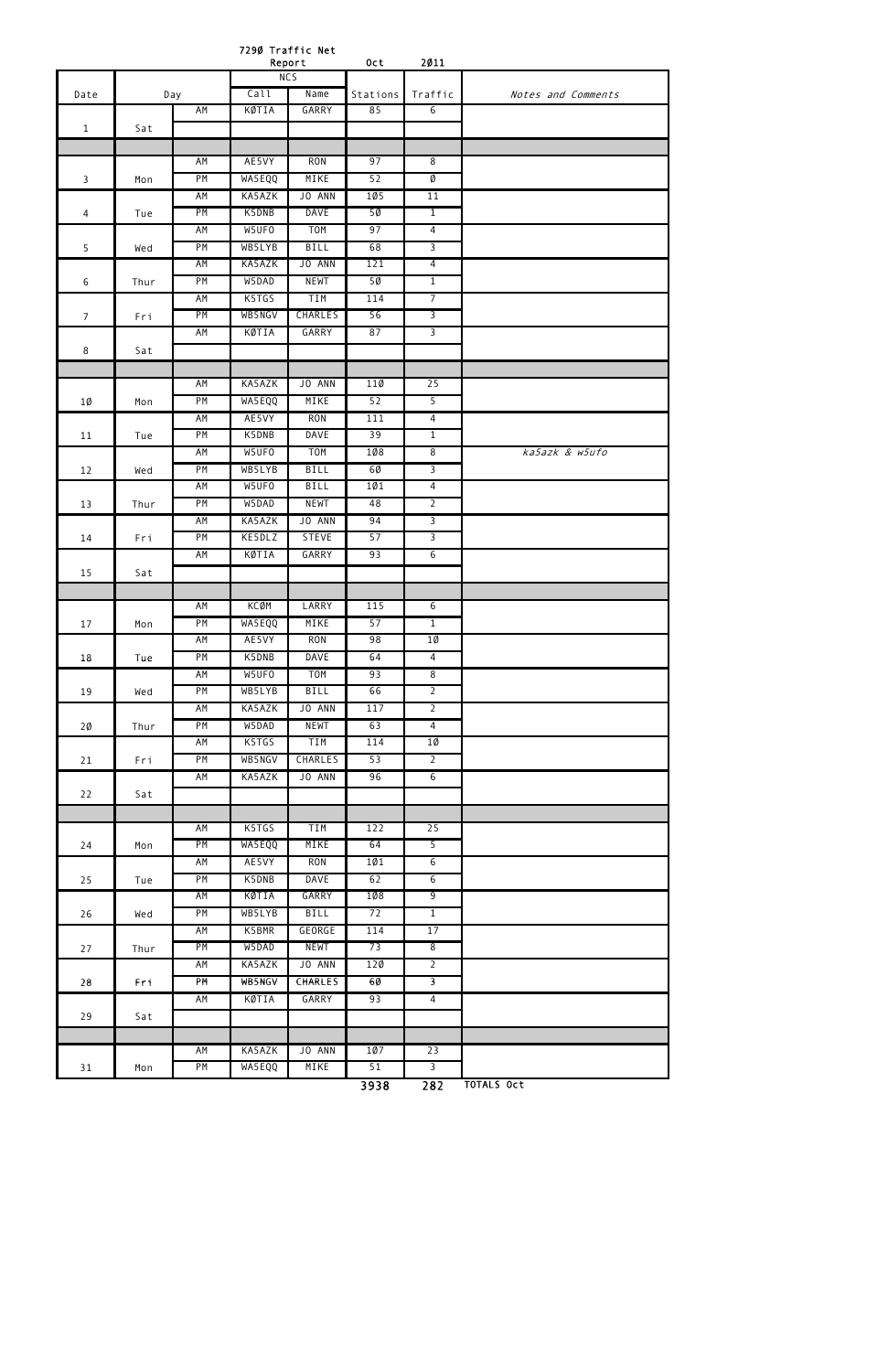|                |      |     | 7290 Traffic Net | Report           | <b>NOV</b>      | 2011            |                    |
|----------------|------|-----|------------------|------------------|-----------------|-----------------|--------------------|
|                |      |     |                  | Monthly Totals   |                 |                 |                    |
|                |      |     |                  | <b>NCS</b>       |                 |                 |                    |
| Date           |      | Day | Call             | Name             | Stations        | Traffic         | Notes and Comments |
|                |      | AM  | KA5AZK           | JO ANN           | 119             | $\overline{8}$  |                    |
| $\mathbf{1}$   | Tue  | PM  | K5DNB            | <b>DAVE</b>      | 57              | Ø               |                    |
|                |      | AM  | W5UFO            | <b>TOM</b>       | 107             | 13              |                    |
| $\overline{2}$ | Wed  | PM  | WB5LYB           | <b>BILL</b>      | 70              | $\overline{3}$  |                    |
|                |      | AM  | K5BMR            | GEORGE           | 130             | $\overline{2}$  |                    |
| $\overline{3}$ | Thur | PM  | W5DAD            | <b>NEWT</b>      | 59              | $\overline{3}$  |                    |
|                |      | AM  | K5TGS            | TIM              | 128             | $\overline{4}$  |                    |
| 4              | Fri  | PM  | WB5NGV           | <b>CHARLES</b>   | 66              | $\overline{1}$  |                    |
|                |      | AM  | AD5EF            | <b>NOMAN</b>     | 85              | $\overline{4}$  |                    |
| 5              | Sat  |     |                  |                  |                 |                 |                    |
|                |      |     |                  |                  |                 |                 |                    |
|                |      | AM  | KA5AZK           | JO ANN           | 111             | $\overline{7}$  |                    |
| $\overline{7}$ | Mon  | PM  | WA5EQQ           | MIKE             | 53              | $\overline{2}$  |                    |
|                |      | AM  | AE5VY            | <b>RON</b>       | <b>106</b>      | $\overline{5}$  |                    |
| 8              | Tue  | PM  | K5DNB            | <b>DAVE</b>      | 63              | Ø               |                    |
|                |      | AM  | W5UFO            | <b>TOM</b>       | 123             | 13              |                    |
| $\overline{9}$ | Wed  | PM  | WB5LYB           | <b>BILL</b>      | 69              | $\overline{3}$  |                    |
|                |      | AM  | K5BMR            | <b>GOERGE</b>    | 123             | 13              |                    |
| $1\emptyset$   | Thur | PM  | W5DAD            | <b>NEWT</b>      | 56              | 3               |                    |
|                |      | AM  | KA5AZK           | JO ANN           | 10 <sub>2</sub> | 20              |                    |
| 11             | Fri  | PM  | WB5NGV           | <b>CHARLES</b>   | 58              | $\overline{3}$  |                    |
|                |      | ΑM  | KØTIA            | GARRY            | 9Ø              | $\overline{3}$  |                    |
| 12             | Sat  |     |                  |                  |                 |                 |                    |
|                |      | AM  | K5TGS            | TIM              | 115             | 18              |                    |
| 14             | Mon  | PM  | WA5EQQ           | MIKE             | 57              | Ø               |                    |
|                |      | AM  | AE5VY            | <b>RON</b>       | 93              | 15              |                    |
| 15             | Tue  | PM  | K5DNB            | <b>DAVE</b>      | 61              | $\overline{7}$  |                    |
|                |      | AM  | K5BMR            | <b>GEORGE</b>    | 106             | 14              |                    |
| 16             | Wed  | PM  | WB5LYB           | <b>BILL</b>      | 75              | $\overline{7}$  |                    |
|                |      | AM  | W5UF0            | <b>BILL</b>      | 116             | $\overline{9}$  |                    |
| 17             | Thur | PM  | W5DAD            | <b>NEWT</b>      | 57              | $\overline{2}$  |                    |
|                |      | AM  | KA5AZK           | JO ANN           | 113             | $\overline{21}$ |                    |
| 18             | Fri  | PM  | WB5NGV           | <b>CHARLES</b>   | 65              | $\overline{1}$  |                    |
|                |      | AM  | KA5AZK           | JO ANN           | 95              | $\overline{3}$  |                    |
| 19             | Sat  |     |                  |                  |                 |                 |                    |
|                |      |     |                  |                  |                 |                 |                    |
|                |      | AM  | K5TGS            | TIM              | 121             | 26              |                    |
| 21             | Mon  | PM  | WA5EQQ           | MIKE             | 61              | $\overline{8}$  |                    |
|                |      | AM  | AE5VY            | <b>RON</b>       | 96              | 9               |                    |
| 22             | Tue  | PM  | K5DNB            | <b>DAVE</b>      | 34              | $\overline{2}$  |                    |
|                |      | AM  | KA5AZK           | JO ANN           | 110             | 17              |                    |
| 23             | Wed  | PM  | WB5LYB           | <b>BILL</b>      | 68              | $\overline{1}$  |                    |
|                |      | AM  | N <sub>0</sub>   | <b>NET</b>       | Ø               | Ø               |                    |
| 24             | Thur | PM  | N <sub>0</sub>   | <b>NET</b>       | Ø               | Ø               |                    |
|                |      | AM  | W5UFO            | T <sub>O</sub> M | 113             | 13              |                    |
| 25             | Fri  | PM  | WB5NGV           | <b>CHARLES</b>   | 34              | $\overline{2}$  |                    |
|                |      | AM  | AD5EF            | NORMAN           | 96              | $\overline{9}$  |                    |
| 26             | Sat  |     |                  |                  |                 |                 |                    |
|                |      |     |                  |                  |                 |                 |                    |
|                |      | AM  | K5TGS            | TIM              | 128             | 26              |                    |
| $2\sqrt{8}$    | Mon  | PM  | WA5EQQ           | <b>MIKE</b>      | 55              | $\overline{5}$  |                    |

| 29 | Tue | PM | K5DNB  | DAVE | 55  | b         |  |
|----|-----|----|--------|------|-----|-----------|--|
|    |     | AM | W5UF0  | TOM  | 112 | . .<br>ᆂᆂ |  |
| 3Ø | Wed | PM | WB5LYB | BILL | 58  | <u>_</u>  |  |
|    |     |    |        |      |     |           |  |
|    |     |    |        |      |     |           |  |

AM AE5VY RON 115 9

3984 353 TOTAL NOV 2011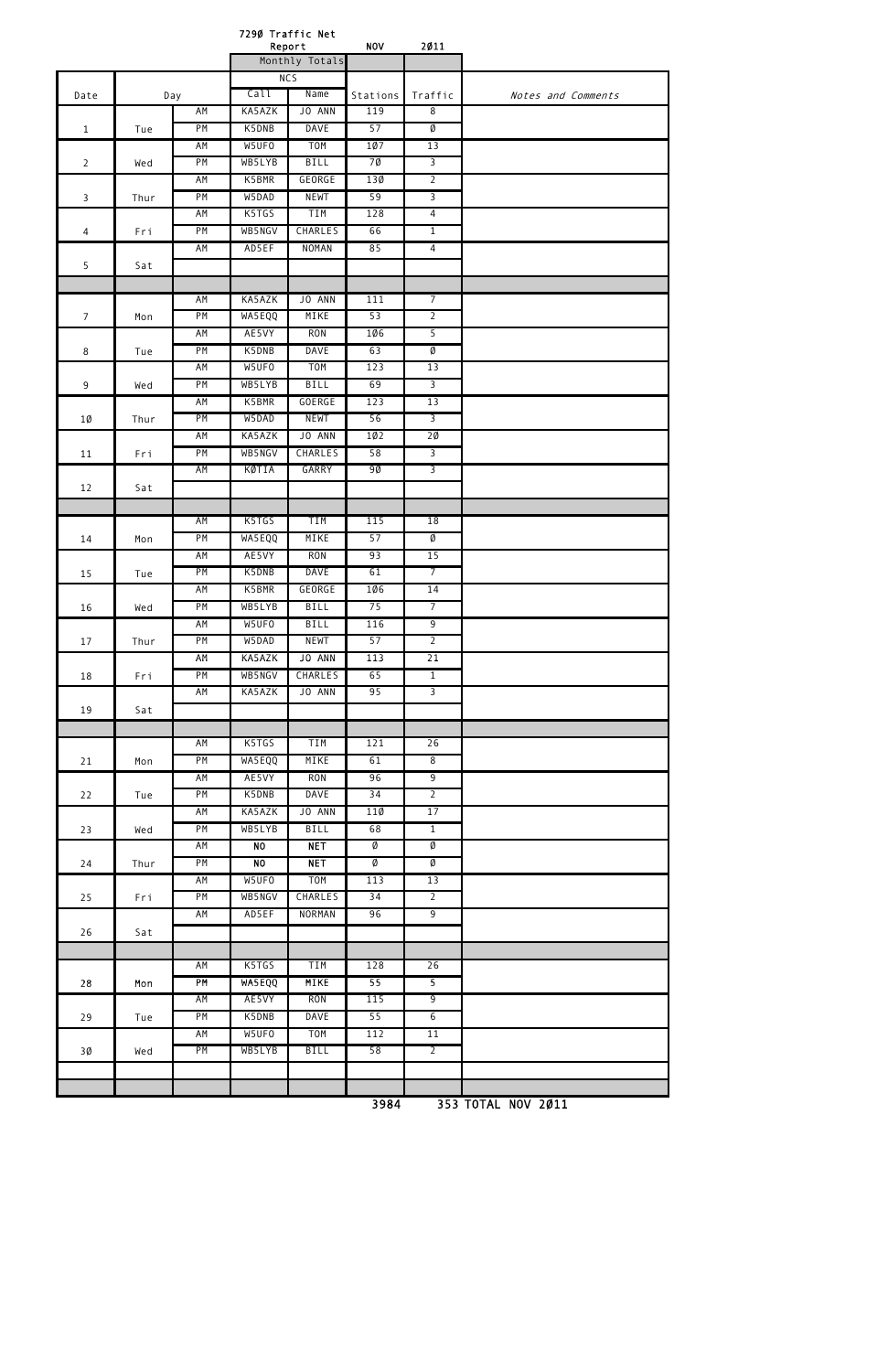| 2011<br>Report<br>DEC<br>Monthly Totals<br>NC <sub>5</sub>                      |                    |
|---------------------------------------------------------------------------------|--------------------|
|                                                                                 |                    |
|                                                                                 |                    |
| Call<br>Name<br>Stations<br>Traffic<br>Date<br>Day                              | Notes and Comments |
| K5BMR<br>GEORGE<br>11<br><b>AM</b><br>116                                       |                    |
| PM<br>W5DAD<br><b>NEWT</b><br>63<br>$\overline{1}$<br>$\mathbf{1}$<br>Thu       |                    |
| JO ANN<br>$\overline{9}$<br>AM<br>KA5AZK<br>122                                 |                    |
| PM<br>WB5NGV<br><b>CHARLES</b><br>56<br>$\overline{4}$<br>$\overline{2}$<br>Fri |                    |
| $\overline{6}$<br>AD5EF<br><b>NORMAN</b><br>101                                 |                    |
| 3<br>Sat                                                                        |                    |
|                                                                                 |                    |
| JO ANN<br>23<br>AM<br>KA5AZK<br>117                                             |                    |
| PM<br>$\overline{5}$<br>WA5EQQ<br>MIKE<br>54<br>5<br>Mon                        |                    |
| AM<br>AE5VY<br><b>RON</b><br>$\overline{7}$<br>124                              |                    |
| PM<br><b>DAVE</b><br>K5DNB<br>68<br>$\overline{1}$<br>6<br>Tue                  |                    |
| W5UFO<br>T <sub>O</sub> M<br>85<br>$\overline{3}$<br>AM                         |                    |
| $\overline{3}$<br>PM<br>WB5LYB<br><b>BILL</b><br>58<br>$\overline{7}$<br>Wed    |                    |
| GEORGE<br>$\overline{9}$<br>AM<br>K5BMR<br>124                                  |                    |
| PM<br>W5ZH<br><b>BILL</b><br>72<br>$\overline{3}$<br>8<br>Thur                  |                    |
| <b>TIM</b><br>AM<br>K5TGS<br>131<br>13                                          |                    |
| PM<br><b>CHARLES</b><br>$\overline{1}$<br>WB5NGV<br>66<br>9<br>Fri              |                    |
| 6<br>AM<br>KØTIA<br>GARRY<br>93                                                 |                    |
| 1Ø<br>Sat                                                                       |                    |
|                                                                                 |                    |
| AM<br>kcØm<br>20<br>Larry<br>134                                                |                    |
| PM<br>MIKE<br>$\overline{5}$<br>WA5EQQ<br>63<br>12<br>Mon                       |                    |
| $\overline{8}$<br>AM<br>ae5vy<br>127<br>ron                                     |                    |
| $\overline{5}$<br>PM<br>K5DNB<br><b>DAVE</b><br>73<br>13<br>Tue                 |                    |
| $\overline{9}$<br>AM<br>W5UFO<br>T <sub>O</sub> M<br>121                        |                    |
| BILL<br>PM<br>$\overline{7}$<br>WB5LYB<br>73<br>14<br>Wed                       |                    |
| KA5AZK<br>JO ANN<br>$\overline{3}$<br>AM<br>131                                 |                    |
| 7Ø<br>$\overline{3}$<br>PM<br>W5DAA<br><b>NEWT</b><br>15<br>Thur                |                    |
| K5TGS<br>TIM<br>$\overline{6}$<br>AM<br>118                                     |                    |
| $\overline{3}$<br>PM<br>wb5ngv<br>charles<br>6Ø<br>16<br>Fri                    |                    |
| $\overline{4}$<br>AM<br>ad5ef<br>116<br>norman                                  |                    |
| 17<br>Sat                                                                       |                    |
|                                                                                 |                    |
| AM<br>KCØM<br>LARRY<br>118<br>13                                                |                    |
| PM<br>Mike<br>58<br>$\overline{4}$<br>wa5eqq<br>19<br>Mon                       |                    |
| $\overline{5}$<br>AM<br>a e 5 v y<br>1Ø6<br>ron                                 |                    |
| PM<br>K5DNB<br><b>DAVE</b><br>$\overline{1}$<br>63<br>$20 \theta$<br>Tue        |                    |
| W5UF0<br><b>TOM</b><br>$6\overline{6}$<br>AM<br>118                             |                    |
| <b>PM</b><br>WB5LYB<br><b>BILL</b><br>77<br>$\overline{2}$<br>21<br>Wed         |                    |
| KA5AZK<br>JO ANN<br>AM<br>133<br>$6\overline{6}$                                |                    |
| <b>NEWT</b><br>65<br>PM<br>W5DAD<br>$\overline{4}$<br>22<br>Thur                |                    |
| 5 <sup>2</sup><br>K5TGS<br>TIM<br>14Ø<br>AM                                     |                    |
| $\overline{3}$<br>PM<br>WB5NGV<br><b>CHARLES</b><br>52<br>23<br>Fri             |                    |
| AD5EF<br><b>NORM</b><br>13<br>AM<br>106                                         |                    |
| 24<br>Sat                                                                       |                    |
|                                                                                 |                    |
| JO ANN<br>AM<br>KA5AZK<br>121<br>$\overline{3}$                                 |                    |
| $10 \,$<br>PM<br>WA5EQQ<br>MIKE<br>61<br>26<br>Mon                              |                    |
| AE5VY<br><b>RON</b><br>1Ø4<br>12<br>AM                                          |                    |
| W5ACE<br><b>BOB</b><br>57<br>$\overline{5}$<br>PM<br>27<br>Tue                  |                    |
| W5UFO<br><b>TOM</b><br>11<br>AM<br>117                                          |                    |
| <b>PM</b><br>WB5LYB<br><b>BILL</b><br>62<br>$\overline{1}$<br>28<br>Wed         |                    |
| JO ANN<br>KA5AZK<br>AM<br>114<br>$\overline{4}$                                 |                    |
| PM<br><b>NEWT</b><br>59<br>$\overline{1}$<br>W5DAD<br>29<br>Thur                |                    |
| K5TGS<br><b>TIM</b><br>126<br>$\overline{7}$<br>AM                              |                    |
| PM<br>38<br>$\overline{3}$<br>WB5NGV<br><b>CHARLES</b><br>3Ø<br>Fri             |                    |
| 115<br>$\overline{1}$<br>AM<br>AD5EF<br><b>NORM</b>                             |                    |
| 31<br>Sat                                                                       |                    |
|                                                                                 |                    |

**4546 298 Totals for December**